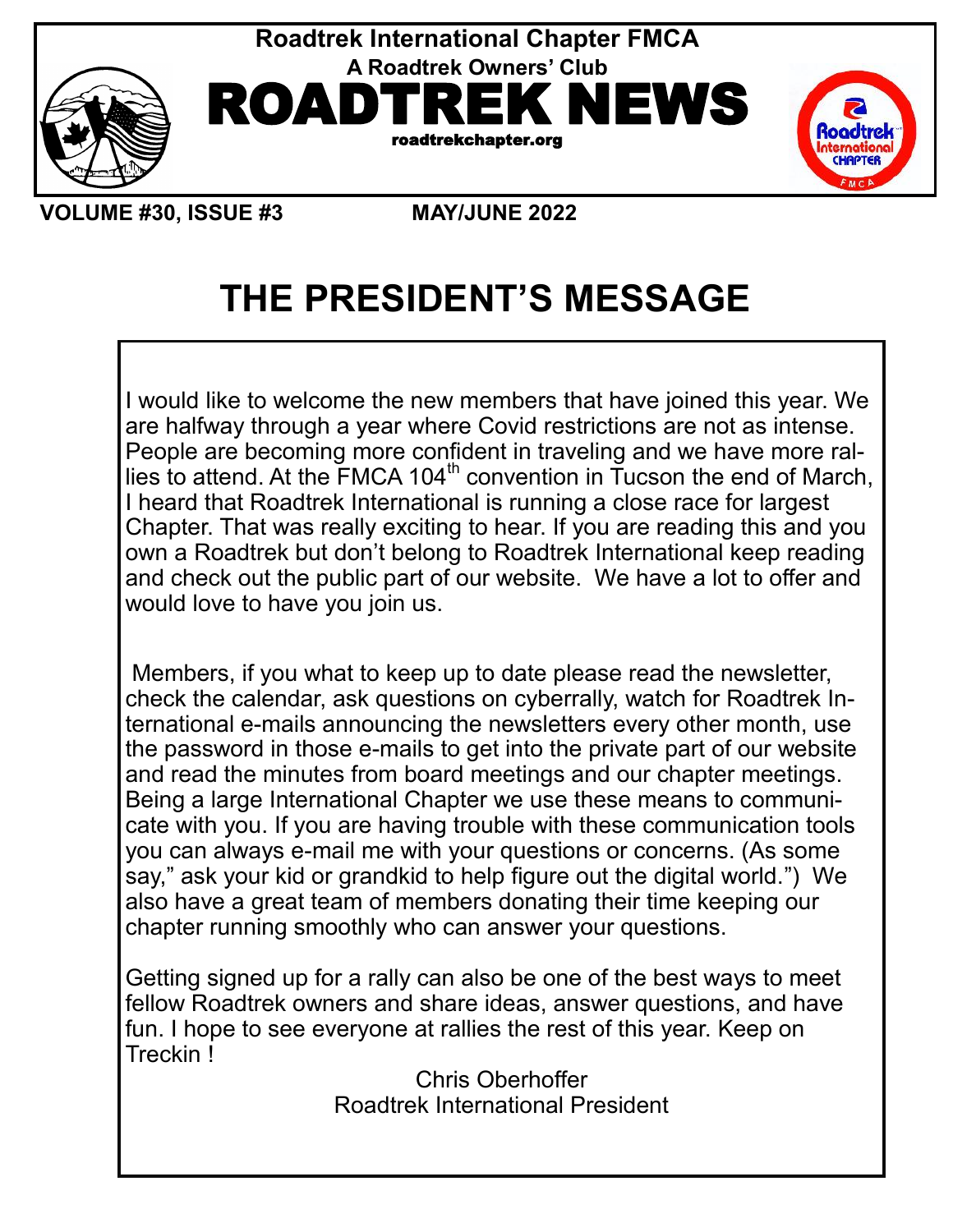# **CONTENTS**

MAY/JUN 2022

- - **Page 1 Presidents Message**
		- **2 Contents 3 Planning For RTI 2022 Elections**
		- **4 Two Big FMCA Rallies**
			- **5 Meet Up At Ozark Folk Center**
			- **6 Paynes Prairie State Park**
			- **7 Autumn in North Georgia Mountains**
			- **8 Awesome Autumn Ten**
		- **9 Carmel By The Sea**
		- **10 St. Augustine Rally**
		- **11 Report on 2022 Chapter Rally Tucson**
		- **12 Pictures From Above Event**
		- **13 Report on Horses in the Sunshine R&R**
		- **14–22 Region Notes**
		- **23 FMCA Events**
		- **24 Member Information**
		- **25 FMCA Chapter Rally Covid Waiver**
		- **26 Event Registration**
		- **27 Candidate Consent Form**
		- **28 Chapter Officers**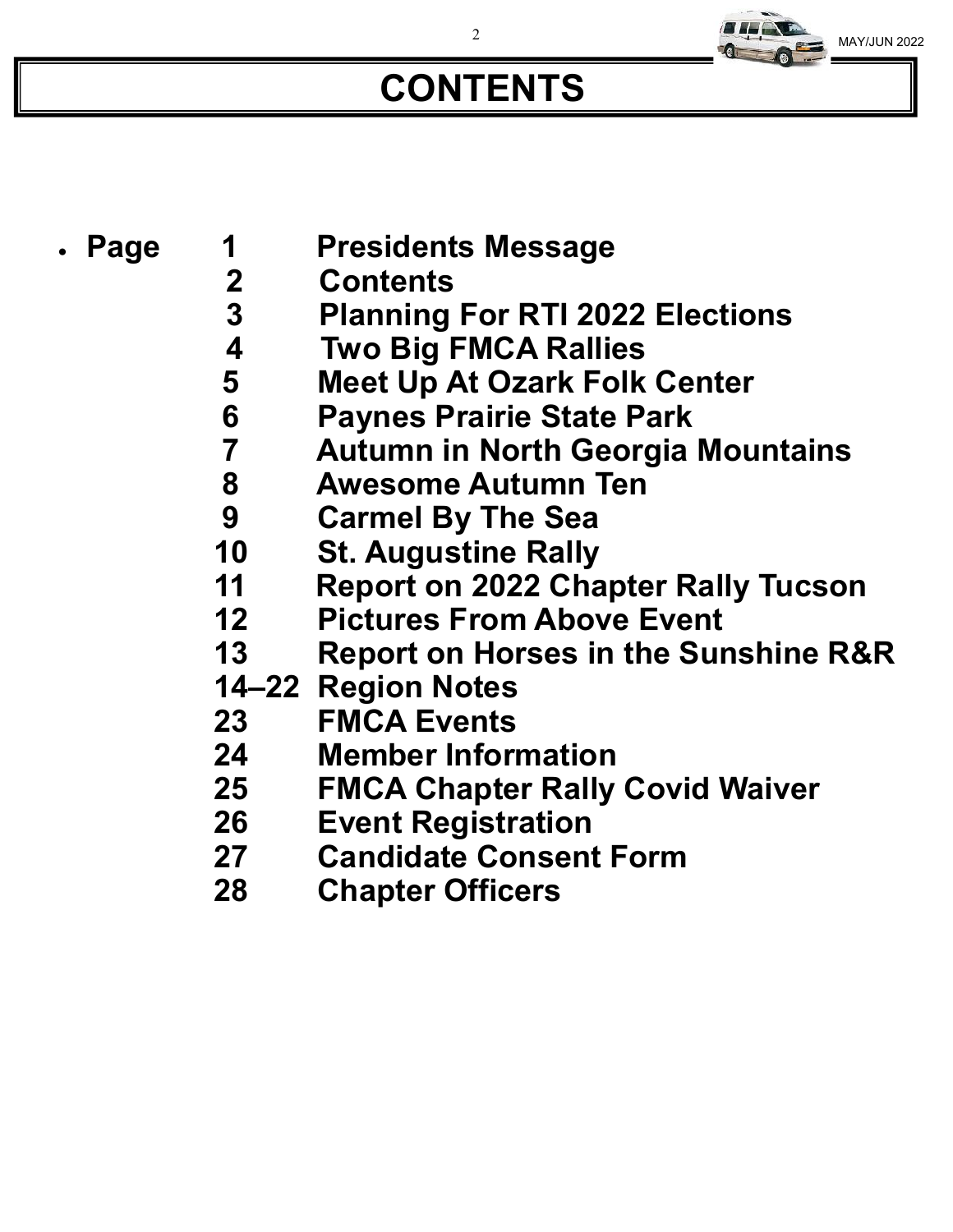

# **PLANNING FOR RTI 2022 ELECTION**

The successful electronic election for 2021, and the realization that both geography and unexpected circumstances (such as a pandemic) can make participating in elections in person at the annual Chapter Rally difficult for many of our members, prompted the Executive Committee to vote to conduct our elections electronically in the future, after September 15 each year. That is a few months away, but we need to start filling the ballot now!

The positions that we will vote on in September are those required by FMCA (Executive Vice President and Secretary), those whose terms are ending December 31, 2022, and those that are currently vacant (designated by an asterisk). Incumbents will be encouraged to run for re-election, but additional nominees are welcome for all positions.

### **OFFICERS**

 Executive Vice President **Secretary** Alternate National Director Region 2 Vice President (2 positions open\*) Region 3 Vice President (1 position open\*) Region 4 Vice President (1 position open\*) Region 5 Vice President (2 positions) Region 6 Vice President (2 positions) Region 7 Vice President (2 positions) Region 9 Vice President (2 positions)

### **NOMINATING COMMITTEE REPRESENTATIVES**

Region 6 Regions 2, 3, and 9 (currently vacant\*)

Are you ready to volunteer to help keep the fun and fellowship rolling? Please refer to the Members section of the RTI web site (roadtrekchapter.org and use the log-on from the latest newsletter email) for the position descriptions. The candidate consent form is included later in this newsletter. Keep in mind that candidates must be members in good standing of both FMCA and Roadtrek International, and they must agree to serve. Questions? Candidate to recommend? Please contact me at rodeel@fuse.net or President Chris at ober-21c@yahoo.com.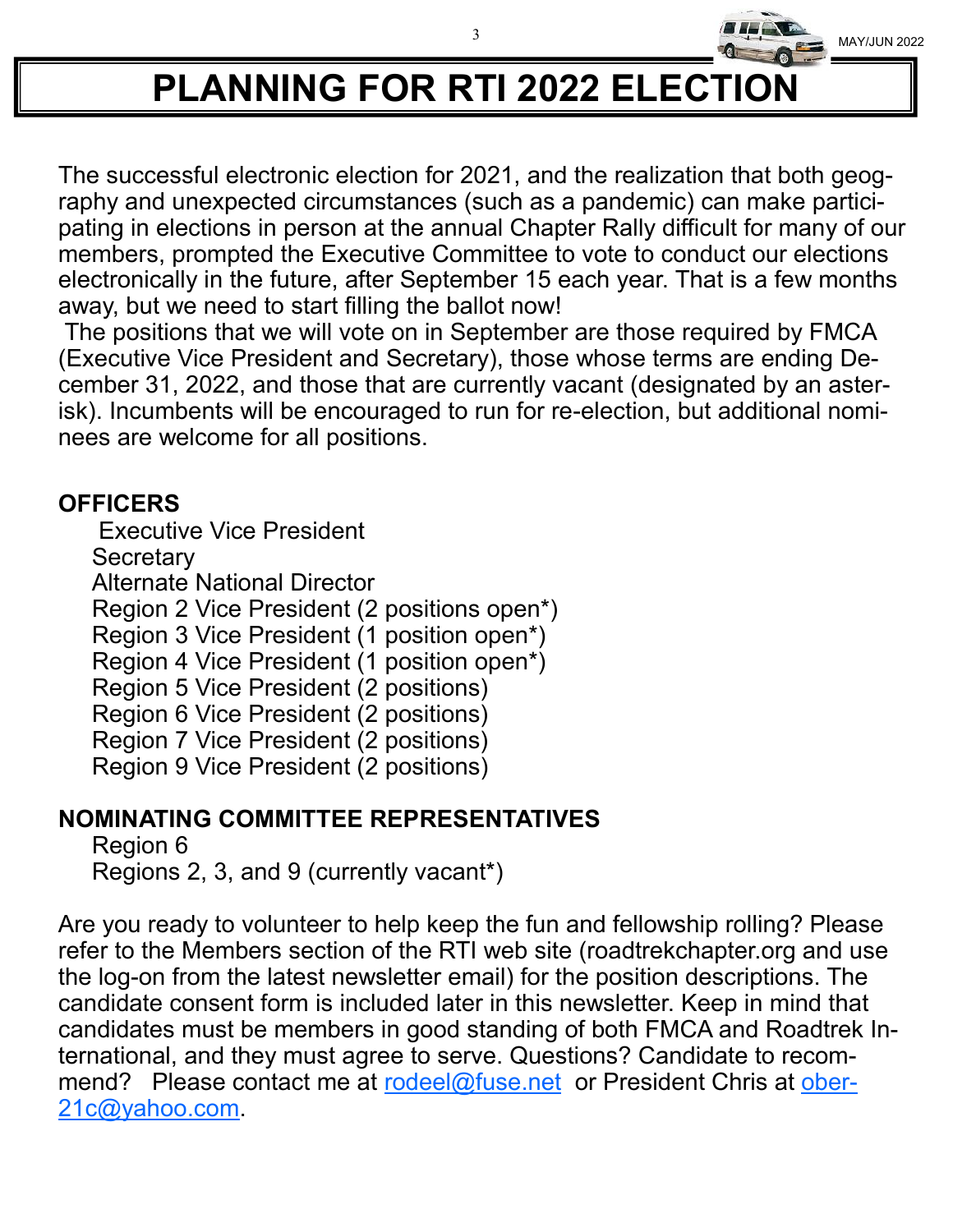

## **TWO BIG FMCA RALLIES COMING UP**

#### **INTO International Area Organization of FMCA May 23rd -28TH Lebanon, Tennessee**

**105th Convention in Lincoln NE Aug 24 th-27th Lancaster Event Center**

**If you are planning on going to an FMCA event, please sign up with the registration form provided in your FMCA RVing Magazine or FMCA website. As a Roadtrek International Chapter member you are welcome to register for FMCA rallies.** 

 **Roadtrek International parking volunteers work hard to get our members parked together. But we need to know how many sites to reserve in the 30 amp only section and the number wanting generator parking. It is also IMPORTANT to have a large black letter ROAD-TREK sign in the windshield so parking can identify you and lead you to your designated Roadtrek camping spot. Otherwise, they will park you with the big rigs.**

 **If you want to park together read further:**

 **For INTO RALLY: please Contact Ramona to get a parking spot with our Roadtrek Chapter: ramonaenger@gmail.com**

 **For 105th Convention in Lincoln, Nebraska: Register for the convention with FMCA and separately contact Chris to get a Roadtrek parking spot with our Chapter: ober21c@yahoo.com Lincoln will have over 1,500 motor homes, so there is a deadline for us to reserve. YOU MUST notify ober21c@yahoo.com by July 26th for best results to park together on 30amp. Generators will not be in the same lot but gulf carts can transfer you to our location for "pour at 4".**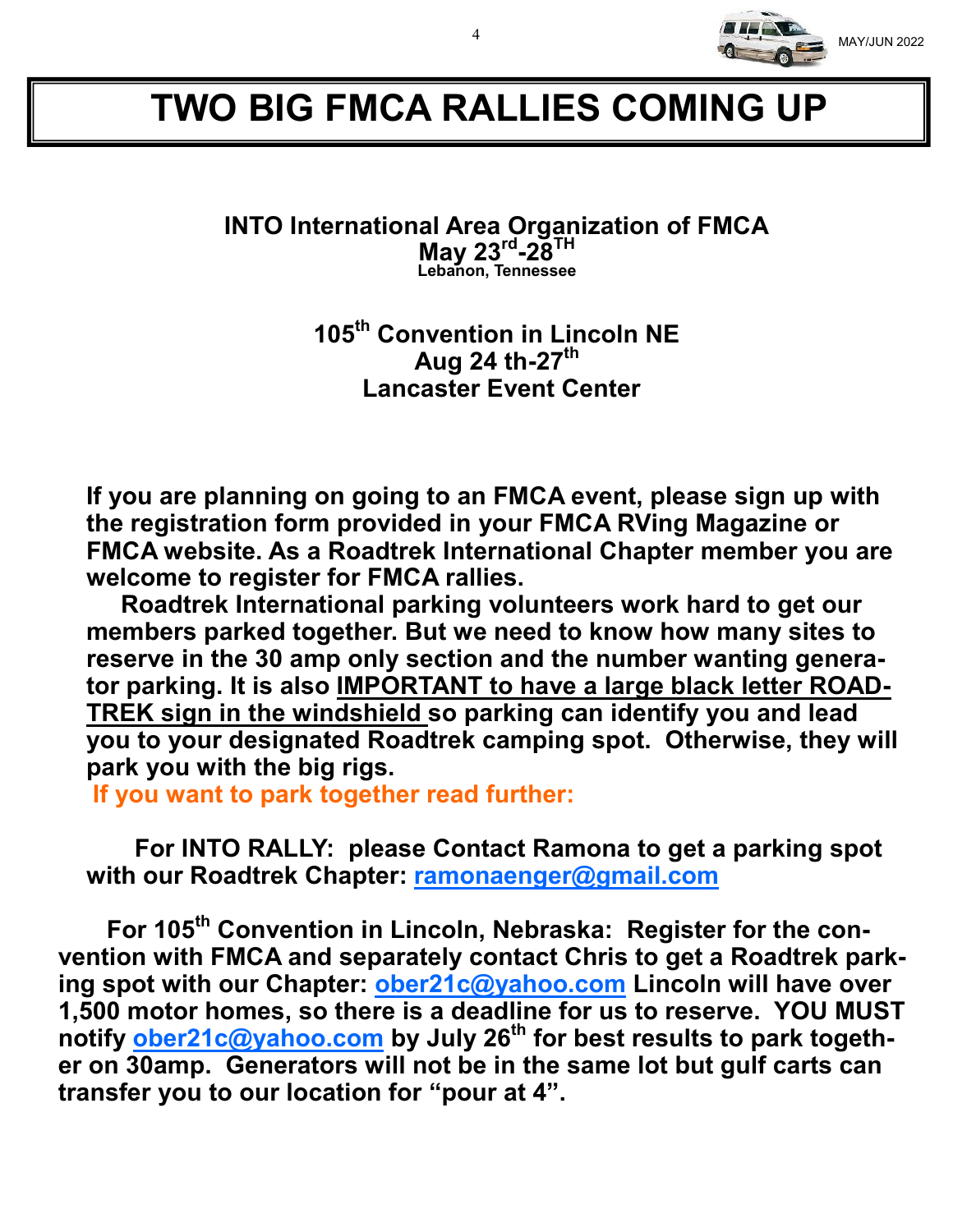# **MEET UP AT OZARK FOLK CENTER**

5

MAY/JUN 2022

### **Meet UP Ozark Folk Center At Ozark RV May 17-20, 2022**

We will meet up at the Ozark RV, then visit the Ozark Folk Center. This state park is set in a scenic section of Arkansas and showcases Ozark arts and crafts in a recreated village. Each shop has a craftsman or artist in demonstrating their skills. You can interact with them, sometimes become involved in the making of their art, and buy their finished product. There is, also a heritage herb garden and live music playing during the day. The Ozark RV is next door to the Folk Center and has a walking path to the Folk Center entrance at 1022 Park Ave Mountain View, AR 72560.

We will begin our Meet up with a potluck dinner at the campground meeting room. Wednesday we can tour the park and will meet for lunch at The Skillet Restaurant in the entrance to the park.

Wednesday and Thursday evening we will meet at the meeting room to visit, discuss our travel adventures, and trade tips on maintaining and improving our Roadtreks. Thursday is a free day to explore the area.

If you wish, you can arrange to stay the weekend for the Cowboy Music and Art Festival at the Folk Center.

Mountain View is only 7 hours from the INTO Rally in Lebanon, TN starting the May 23<sup>rd</sup>. So, it is a nice stop along your way to Lebanon or just to Meet-Up with other Roadtrekers

Make your own reservations at the Ozark RV by calling 870-269-2542. Tell them you are with the Roadtrek Region 7 group, so we can park together. The rate for 30 amp is \$28.00 plus taxes per night. This includes; water, sewer, electric, high-speed internet and cable TV. They have a bathhouse and a fenced dog park. The park has recently changed ownership and does not have a working website.

After making your reservations, please email Phyllis Slaughter at phyllis.slaughter@gmail.com to let her know to expect you and can contact you with further details.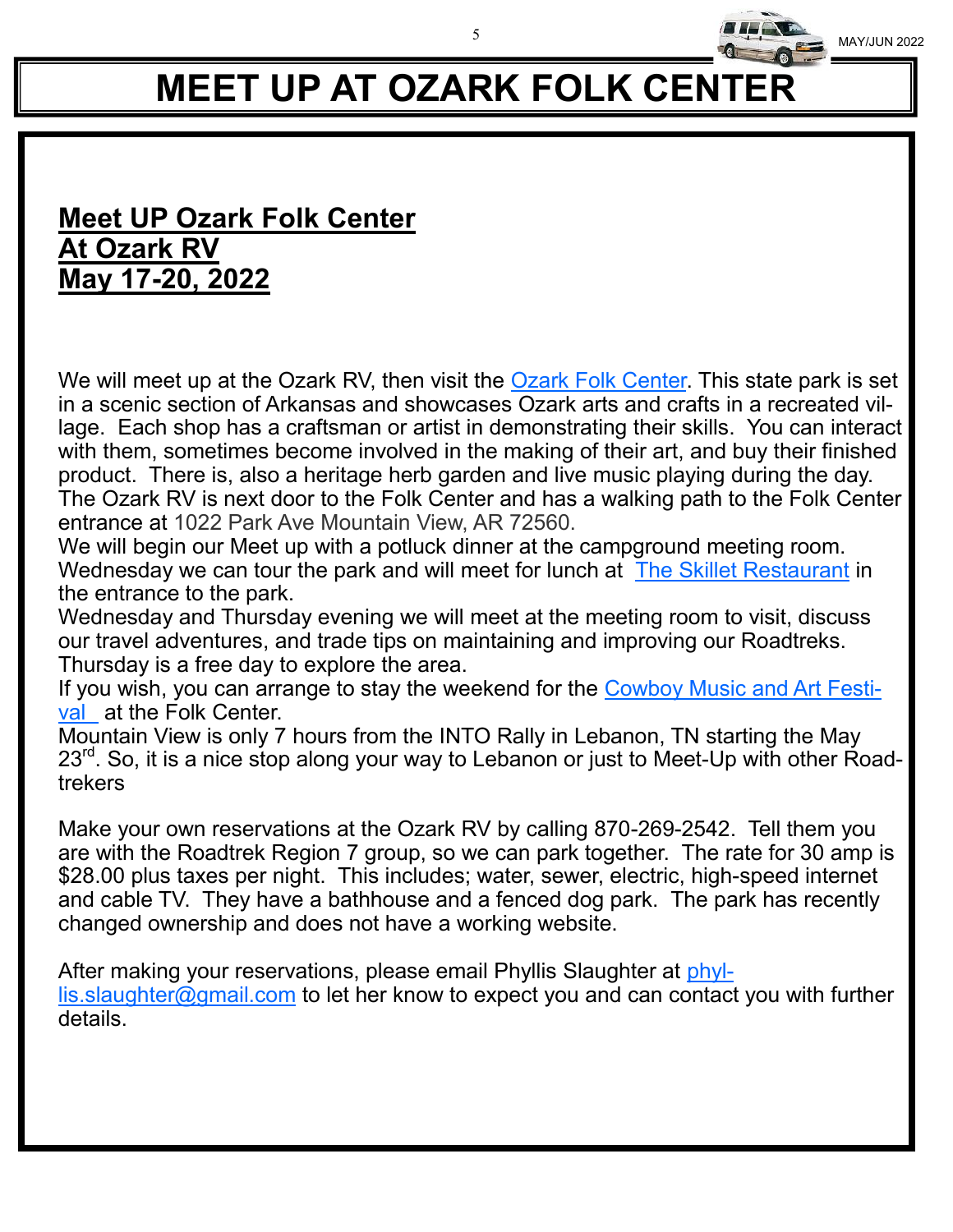

# **PAYNES PRAIRIE RALLY DESCRIPTION**

6

**REGION 5 PAYNES PRAIRIE STATE PARK MICANOPY, FLORIDA MAY 17-19, 2022**

**By Dave Gottdiner & Jim & Betty Weite**

Region 5 will host a R&R Rally at Paynes Prairie State Park near Gainesville, Fl for three (3) nights May 17, 18 & 19th, 2022. This is a R&R and something we do often so we will plan the same agenda with a BYOB wine & appetizer the first night, group luncheon on your own Wednesday at the Yearling and end Thursday night with a pizza night. Make your reservation **now as** the Florida State Parks are difficult to get into. Right now there is availability. You may reserve by calling 800-326-3521 or online at: https://reserve.floridastateparks.org

Your hosts Betty & Jim Weite & Dave Gottdiner have booked sites #14 & 12. If you plan to go please confirm your site# to Betty & Jim Weite at bjweite@aol.com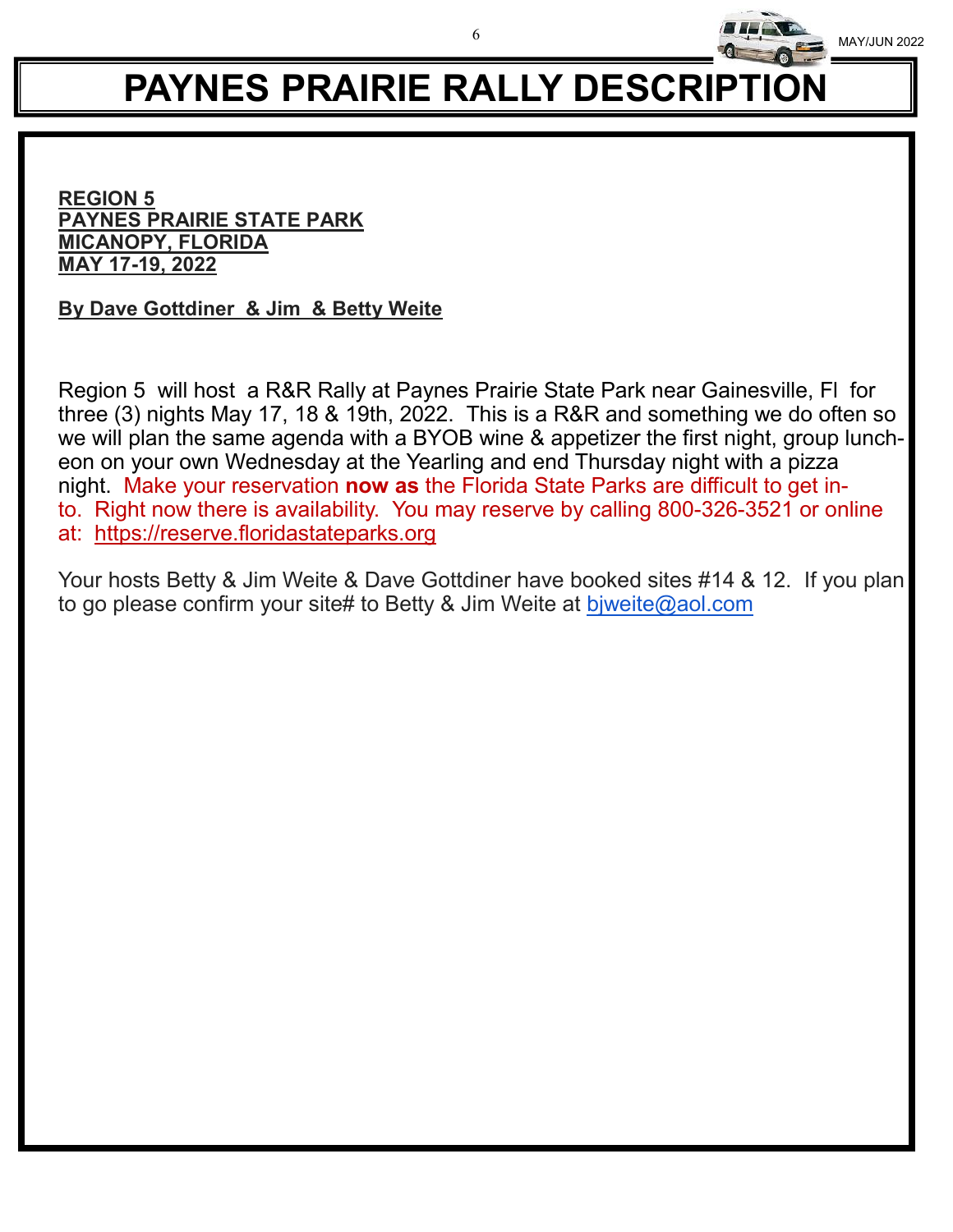# **AUTUMN IN NORTH GEORGIA MOUNTAINS**

#### **REGION 1 AUTUMN IN THE NORTH GEORGIA MOUNTAINS HORSESHOE TRAILS MOUNTAIN LAKES RESORT SEPTEMBER 27-30, 2022**

**By AL& KATHY CALVI**

**Join us at Horseshoe Trails Mountain Lakes Resort, Cleveland Georgia for a Rally and enjoy the cool fall weather of Autumn in the North Georgia Mountains. Website: http://www.horseshoetrailscamping.com.**

**We have reserved the covered outdoor Pavilion and 25 sites.**

**We will have a pot luck on Tuesday, a pizza night Wednesday and a catered dinner Thursday.**

**Rally Leaders are Kathy and Al Calvi assisted by Woodie and Beth McCormack.**

**Call Horseshoe Trails RV (706)348-6434 to reserve your site. Then let Al & Kathy know you have reserved a site by email to: aldocalvi@yahoo,com.**

**A nominal rally fee will be charged at check-in to cover any meals we are able to arrange. We will update everyone as plans evolve.**

**In addition you can add an amenity pass for an additional \$8 fee by calling 706- 865-5254. This pass allows you to use the clubhouse and rent paddle boats etc.**

**Al & Kathy706-399-7190**

7

MAY/JUN 2022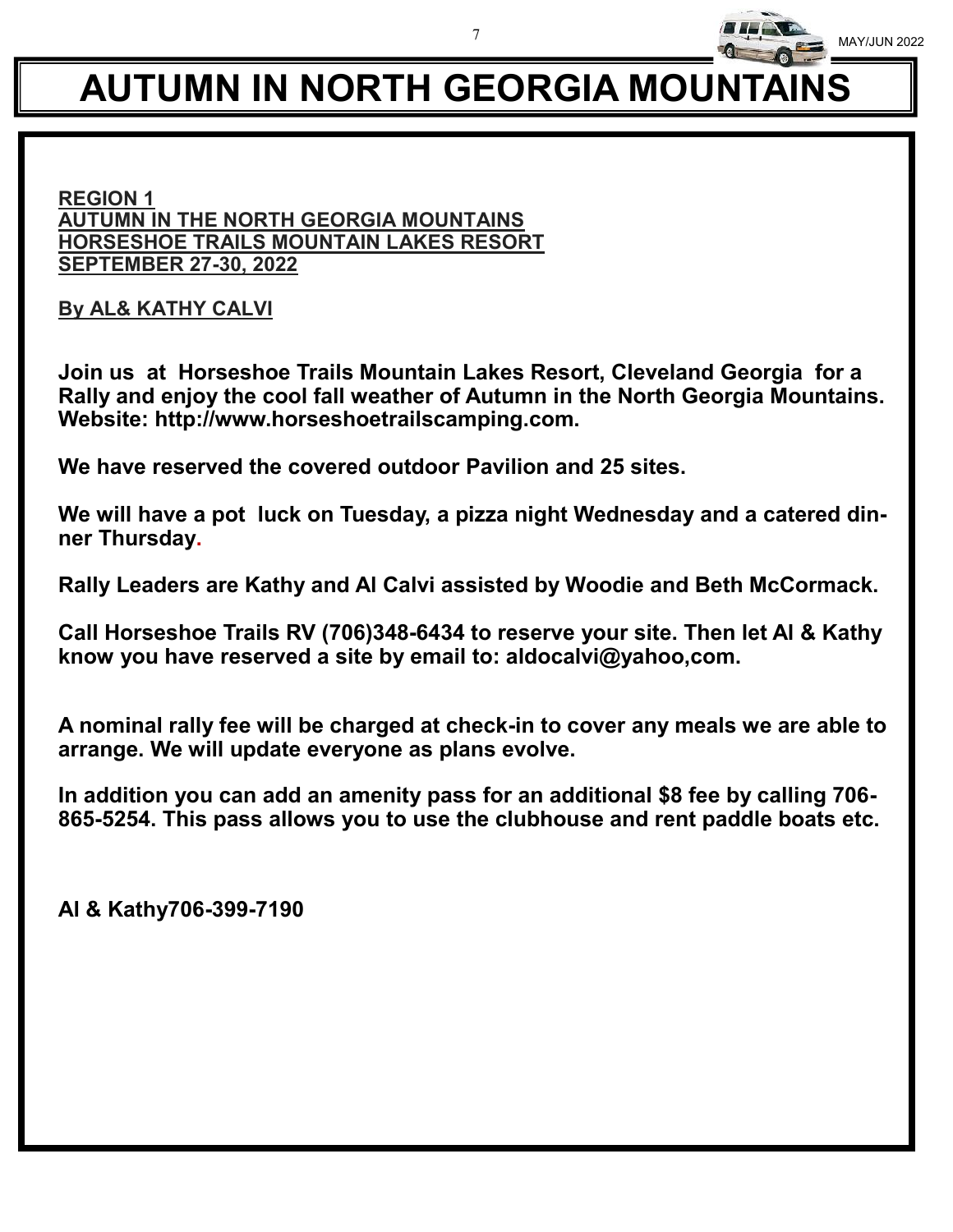

# **AWESOME AUTUMN X RALLY DESCRIPTION**

## **REGION 4 AWESOME AUTUMN X ROSE POINT, PA SEPT 29—OCT 3, 2022**

### *PLEASE NOTE UPDATES & REVISIONS!*

Explore western Pennsylvania from Rose Point Park Campground, 8775 Old Rt. 422, New Castle, PA 16101; (724) 924-2415; www.rosepointpark.com

Established in 1970, Rose Point Park is a private campground that provides lots of fun right from your site. Fish or launch your kayaks & canoes in Slippery Rock Creek for class II & III white water. Walk the trails & venture to the 1854 Wilroy Iron Furnace, a recognized PA state historic site. Stroll up the lane to the New Castle Harley-Davidson shop, located at 4655 US 422.

Most of the time will be spent pursuing your own interests, & you may wish to go biking, hiking, boating, shopping, golfing or disc-golfing. After visiting the Warner Cascade Theatre Museum in New Castle, take a self guided drive thru the North Hill Historic District, once home to wealthy tin moguls of the 1800's & where their exquisite Victorian-style mansions can be seen. In New Wilmington & Volant, 19 different districts comprise the Old Order Amish community of aprx. 2300. Most are agricultural or dairy farmers with horses used for plowing. Many shops display & sell furniture, baked goods, flowers, produce, rugs & quilts. Take the wine & brew trail on Rt. 208 thru the Amish countryside. Geology buffs will want to download McConnells Mill Trail of Geology & Slippery Rock Gorge information. Trek 40 miles of the North Country National Scenic Trail.

On Friday we'll visit the Harlansburg Station Museum of Transportation & Gift Shop, situated in a replica train station in 4 Pennsylvania passenger cars. Captain Don Barnes, retired US Air pilot, has amassed a collection of thousands of transportation related artifacts & memorabilia...trains, planes, automobiles, bikes, buggies & balloons! The gift shop offers toys, clothing, models, books & more.

Go to www.visitlawrencecounty.com or call (724) 654-8408. I'll provide info & maps at checkin. Thursday nite we'll enjoy a catered barbecue dinner at the campground. Friday & Sunday nites we'll eat at different local restaurants (pay on your own). Saturday nite we'll participate in the Harvest Soup Celebration at the campground.

#### **Cost:**

#### 1.) Rally fee - \$30.00 per person

Mail to: Terry Whitesell, 274 Meridian Road, Butler, PA 16001, along with a completed registration form. Contact me at (724) 482-4191 or *terryw5355@gmail.com* 2.) Camping fee - aprx. \$60-\$65 per nite. Rates vary by site, day of the week & group discount. **Call the campground to reserve & pay in full NO LATER THAN July 12th.**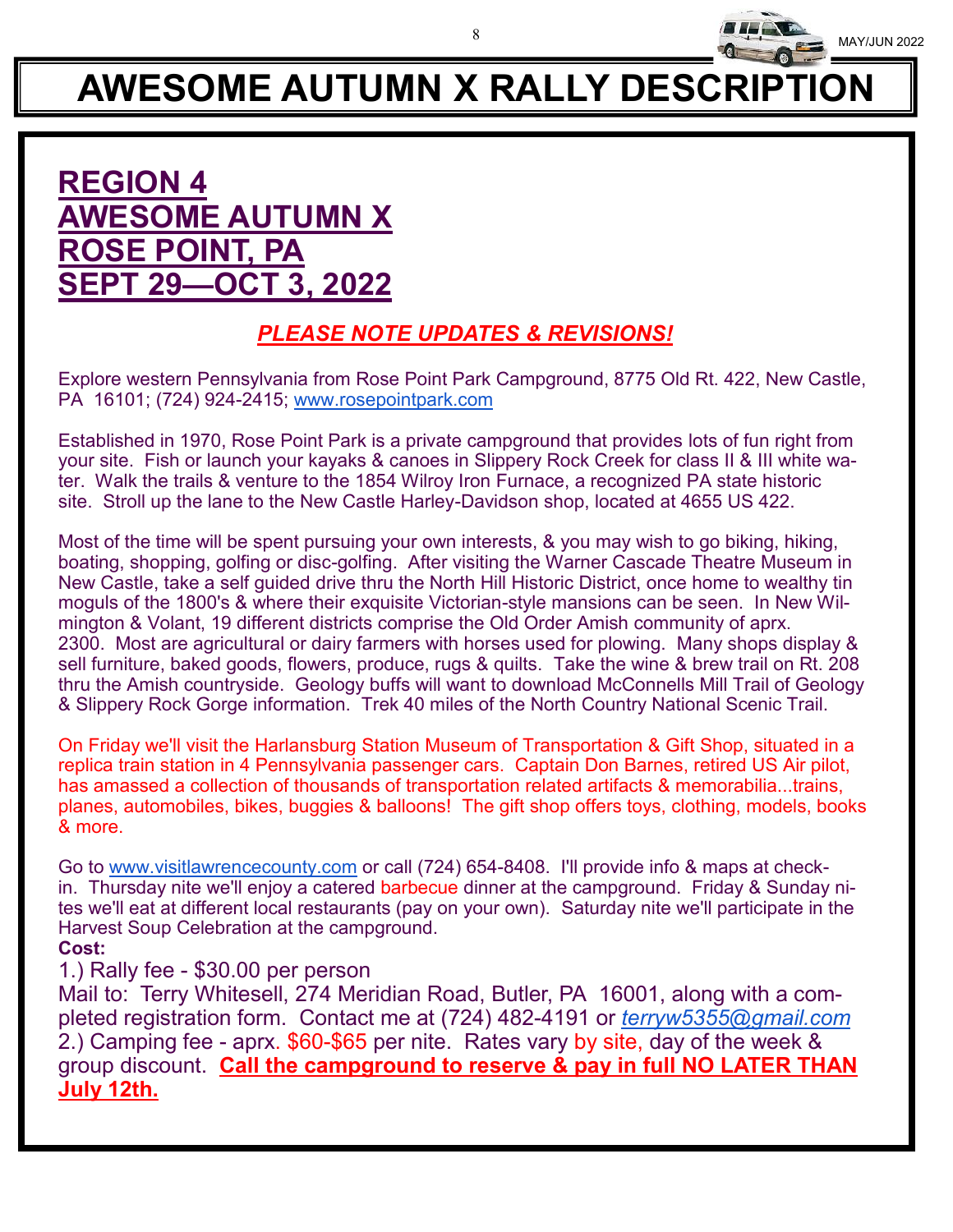# **CARMEL BY THE SEA RALLY DESCRIPTION**

9

#### **REGION 9 CARMEL BY THE SEA CARMEL VALLEY, CALIFORNIA OCTOBER 9 TO 13, 2022**

This is your chance to visit and tour the majestic areas surrounding Carmel and Monterey, CA. We will camp with full hookups (4 nights for the price of 3) in a boutique campground in the Carmel Valley, a few short miles from charming Carmel. Here's your unique opportunity to take a relaxing stroll in picturesque Carmel, visit its historic Mission, or dip your toes in the ocean. You may wish to drive the iconic 17 Mile Drive along the Pacific coast, or visit the famous Pebble Beach golf course. In nearby Monterey you can explore John Steinbeck's Cannery Row or the world class Monterey Aquarium. Your days are yours for your personal excursions. Food is always an important element of travels, so after relaxing in the morning fog with a fresh cup of coffee and a small bite, you'll be off on your adventures. Since the area has so many outstanding restaurants, you may opt to eat out for dinner, or return to the campground to share your adventures over an evening light supper (Baked Potato Bar Monday, Make Your Custom Pizza Tuesday, Taco Salad Bar Wednesday) in Roadtrek style. The last morning you will enjoy a Sam cooked pancake breakfast. \$75 per Roadtrek plus campground fees. Hosted by Sam and Laura Hutkins, sam.hutkins@gmail.com, 120 Loraine Ct., Vacaville, CA 94688. Send the Roadtrek Rally registration and FMCA Covid forms right away. Maximum 22 Roadtreks.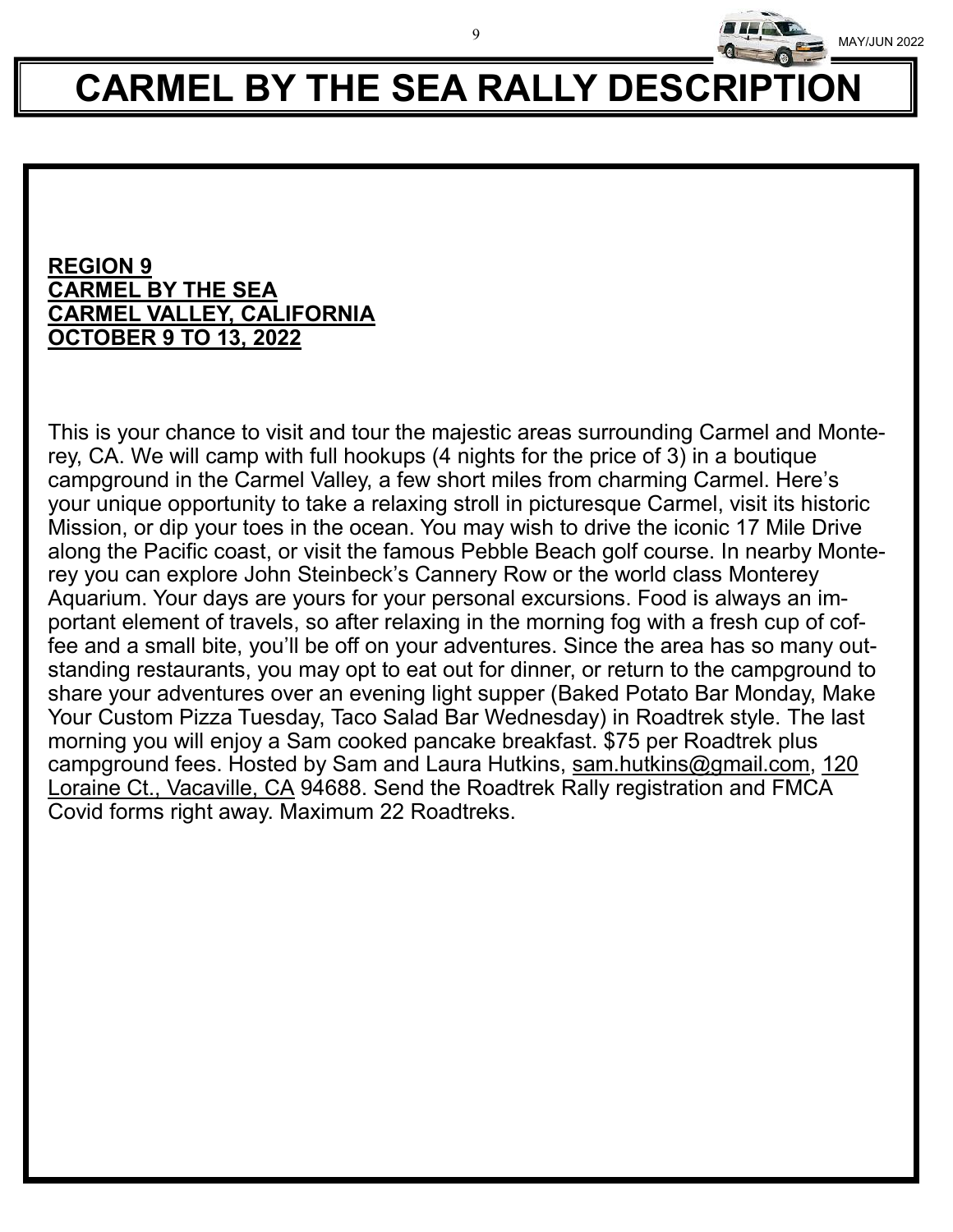

# **ST. AUGUSTINE RALLY DESCRIPTION**

#### **REGION 5 ST. AUGUSTINE RALLY COMPASS RV PARK ST. AUGUSTINE, FLORIDA OCT 25, 26, 27, 2022**

#### **By Dave Gottdiner & Jim & Betty Weite**

Join us October 25, 26 & 27th (3 nights) at the Compass RV Park, 1505 State Road 207, in St. Augustine Fl 32086 for three nights of camping. The park is located in a prime location for visiting St. Augustine and offers nice amenities for our group. Large shaded trees provide excellent opportunities for sitting out and visiting with friends as well as the recreation hall & covered pavilion for our evening gatherings, swimming pool & deck area. The website is www. compassrvpark.com. **Please do not reserve online. Discounts are only available by calling.**

Registration Tuesday after 1:00 in the Clubhouse & the Rally will begin Tuesday at 4:00 pm in the Clubhouse. Participants bring appetizers to share & BYOB, followed by evening social & games. Wednesday on your own in St. Augustine and social gathering at 4:00 to share appetizers and social time together. Thursday, we hope to order pizza for the evening social, depending on availability.

If you attended this Rally a few years ago, you will remember the Old Town Trolley came out and picked us up. That is NO LONGER available. However, there is ample parking in town for your Roadtrek at the Trolley depot, should you want to do the trolley tour. It is a on and off trolley so well worthwhile to see the area.

Participants must make their own camping reservations by calling the Compass RV Park at 904-824- 3574. Our camping rates are available for 2 days before or after, if you choose to arrive early. We have 20 sites set aside for the Rally group that are convenient to the recreation hall/ clubhouse and pool area. As the date gets closer I will email an Agenda out to everyone. We will charge a small rally fee upon arrival.

- 1). Make your Camping reservation by calling:
	- Compass RV Park Ph: (904) 824-3574

Tell them you are with the Roadtrek Rally, The camping rate is \$63.

#### **DO NOT reserve online. You must call to get the discounted rates**.

Once you have made your reservation for camping, please email to let me know you are attending the Rally. Send email to Betty Weite at biweite@aol.com or call with questions 386-451-2477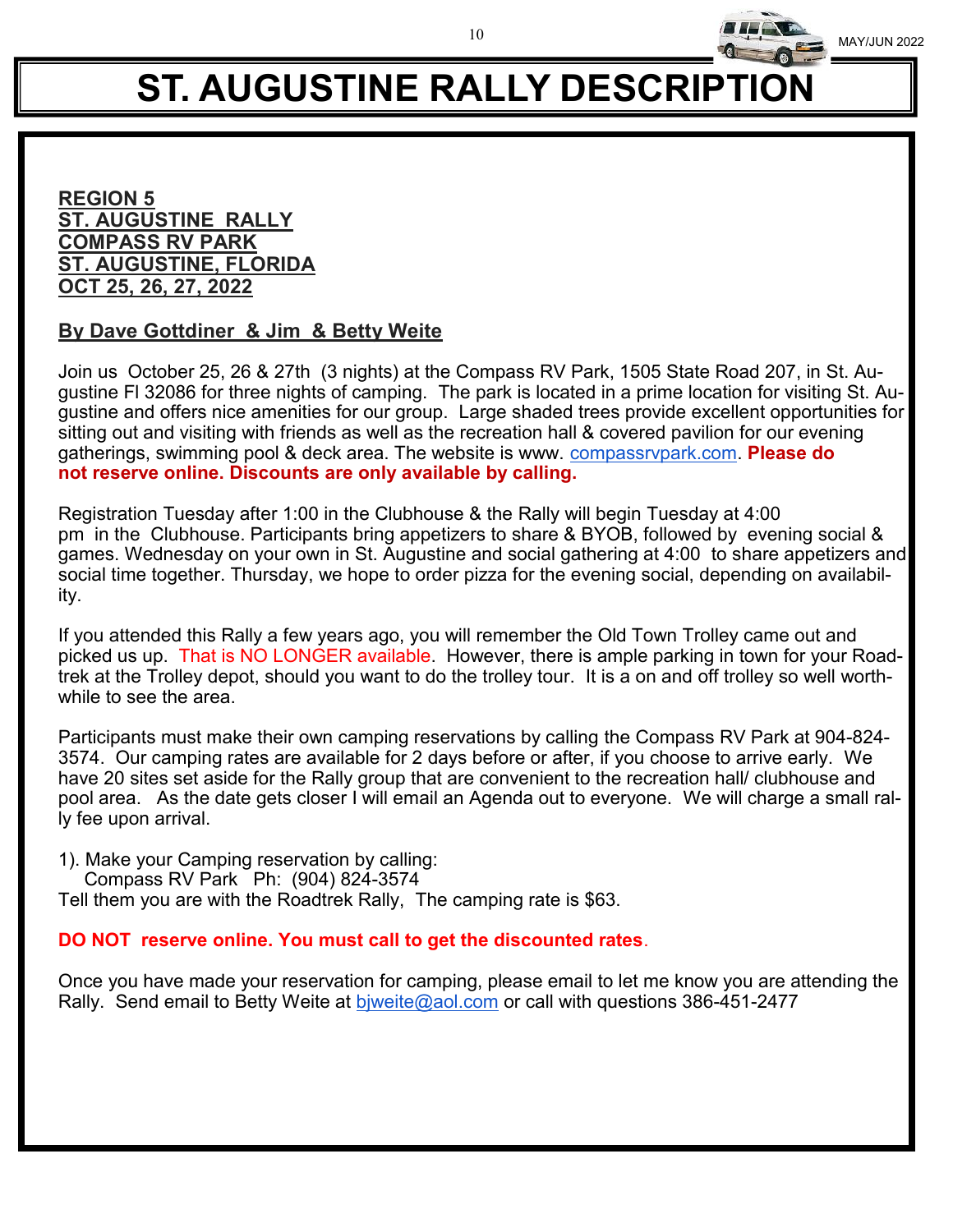

## **TUCSON CHAPTER MEETING AND FMCA CONVENTION**

The Pima Fairgrounds in Tucson was a terrific venue. Those who registered for the Roadtrek Chapter Meeting were able to park together with electricity and a few shade trees. Our presence was very visible which helped us sign up some new members owning Roadtreks who discovered us! We were close to good showers, and extremely close to the seminars, displays and entertainment offered by FMCA. Our President and Region 9 VP, Sam Hutkins worked hard with the parking committee to achieve this years parking success.

 Roadtrek Chapter board met via zoom to accommodate those officers snowed in or in the far corners of our continent. An interesting note was packing officers attending Tucson into the presidents Roadtrek to participate in the zoom meeting.

 The chapter meeting was held during a light dinner on Friday. Many thanks to our Roadtrek manufacturer who donated door prizes for attendees. The minutes are posted on our website for further information.

 During the week the ladies attended the FMCA ladies luncheon and left the men to fend for themselves. We had our traditional "pour at four" and 2 highlights were our Block Party on Thursday and a Pizza Party on Saturday.

See photographs on following page.

**Report by Region Nine, Official Host for 2022 Chapter Meeting.**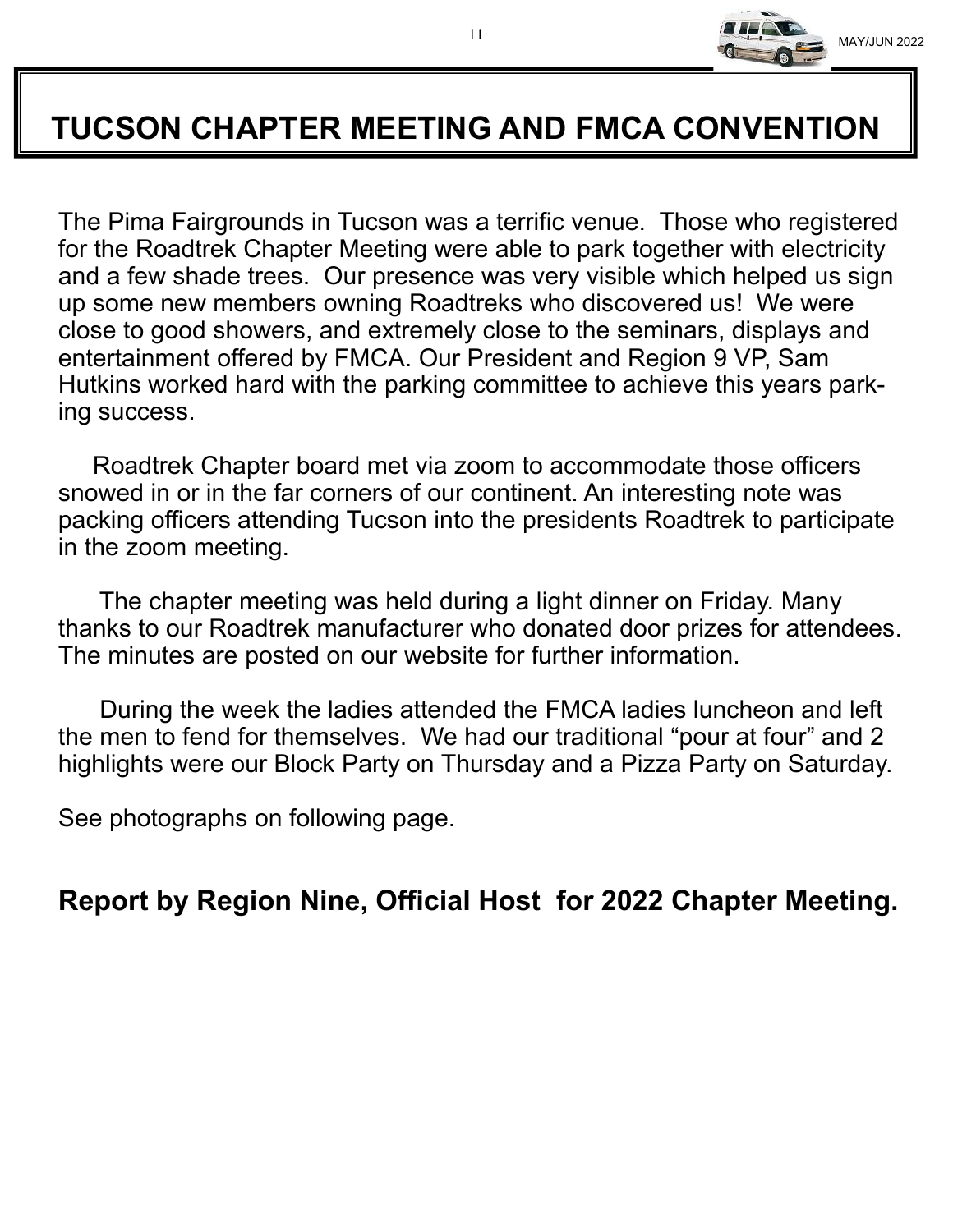

## **TUCSON CHAPTER MEETING AND FMCA CONVENTION**



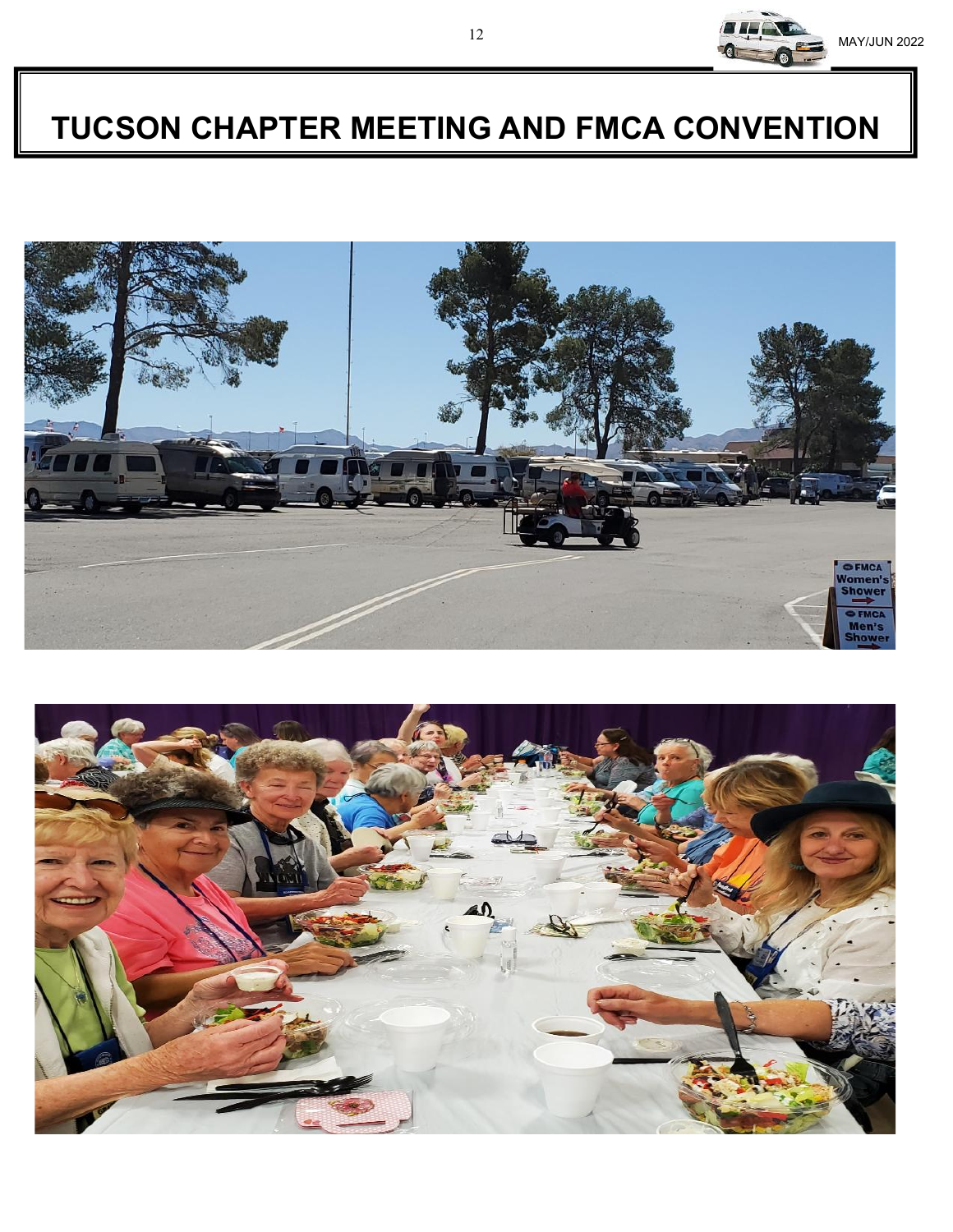

# **HORSES IN THE SUNSHINE R&R**

#### **REGION 5 HITS HORSE SHOW MARCH 24-25 2022**

Friends from near and far gathered to enjoy time together at the beautiful World Equestrian Center in (Reddick) Ocala, Florida. The day started with a little rain but that did not keep us from getting out the raincoats and umbrellas to get out and become acquainted with the activities at the equestrian center. After an enjoyable lunch at the center we watched indoor training and outdoor jumping activities. Friday clear skies and warm sunshine made for a most enjoyable day at the center. Thanks to Janet Golden, we were entertained that evening in the clubhouse by her cousin Ginny. We learned a lot about the Jumpers at the equestrian center and will be prepared next year to understand it even more. Although it was a small gathering we had a lot of fun and a good time socializing. We look forward to returning next year on March 23rd and 24th and camping at the Ocala North RV resort. We have already registered for those dates so if you're interested you might want to sign up early.

By Betty Weite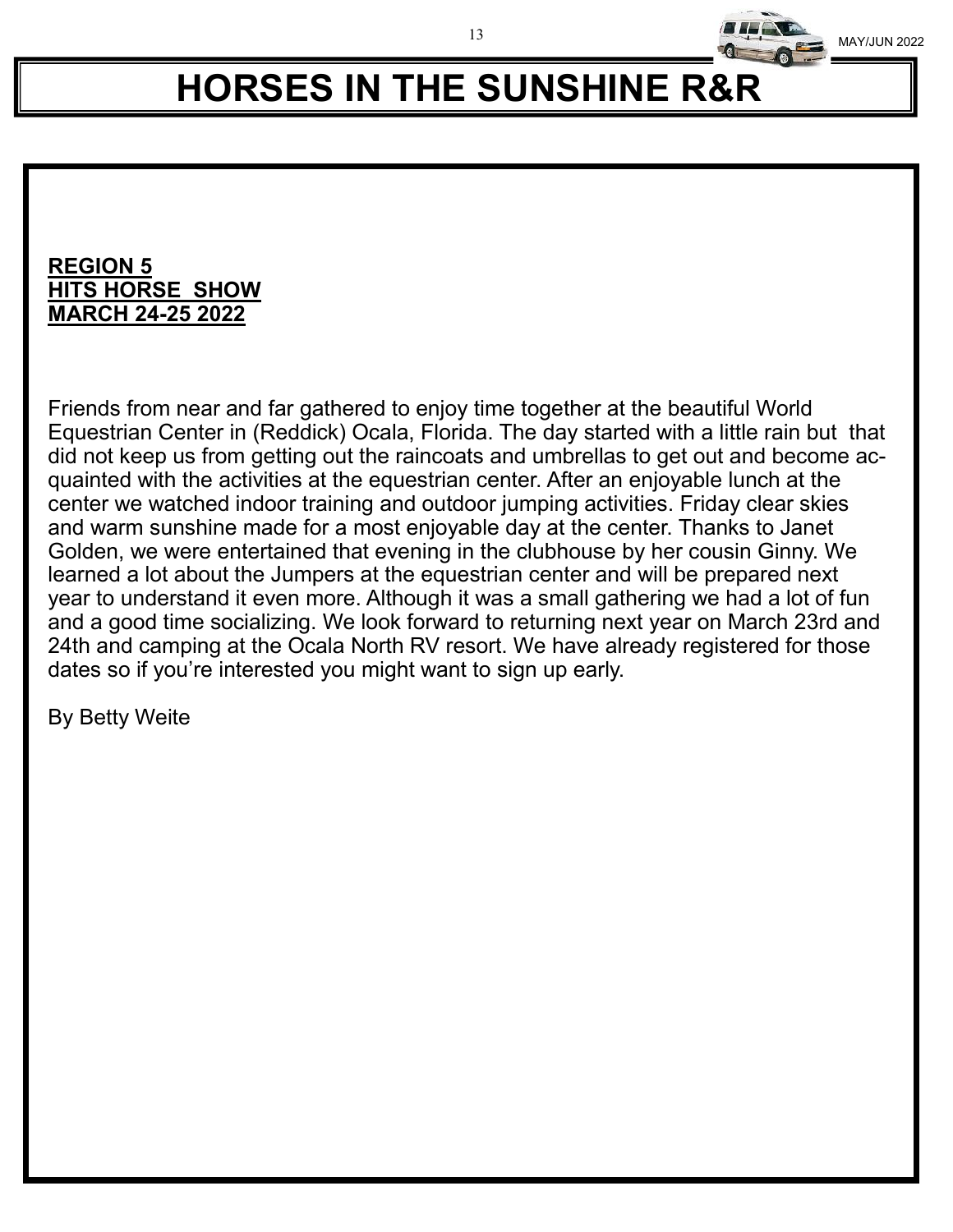# **REGION 1 NOTES**

### **REGION 1 MID-SOUTHEAST U.S.**

**Membership: 82 Includes the states of AL, GA, KY, MS, NC, SC, TN, & VA.**

**VPs: Woodie and Beth McCormack 1001 Sam Gibbs Road, Union Grove, AL 35175-8883 (256) 586-6830, vett67@ymail.com**

**Aldo & Kathy Calvi 3155 Seven Pines Court Unit #201 Atlanta, GA 30339-9997 (706) 399-7190, aldocalvi@yahhoo.com**

Local campgrounds are opening all around the Southeast. Travel and camping are in full swing.

Region 1 is planning a rally in the mountains of northeast Georgia for late September, 2022. This is one of the most beautiful areas in our region, especially that time of the year. Al and Kathy Calvi are working hard to make this a really enjoyable rally. Please see that rally announcement in this issue for details.

The Region 1 Vice Presidents would like for folks to step up with ideas for future rallies! If you are interested in hosting a rally in our region, please contact one of our VPs with your ideas. We would be glad to assist you with plans. You don't have to do it alone, choose others to work with you! Remember our organization is entirely dependent on volunteers to function properly

14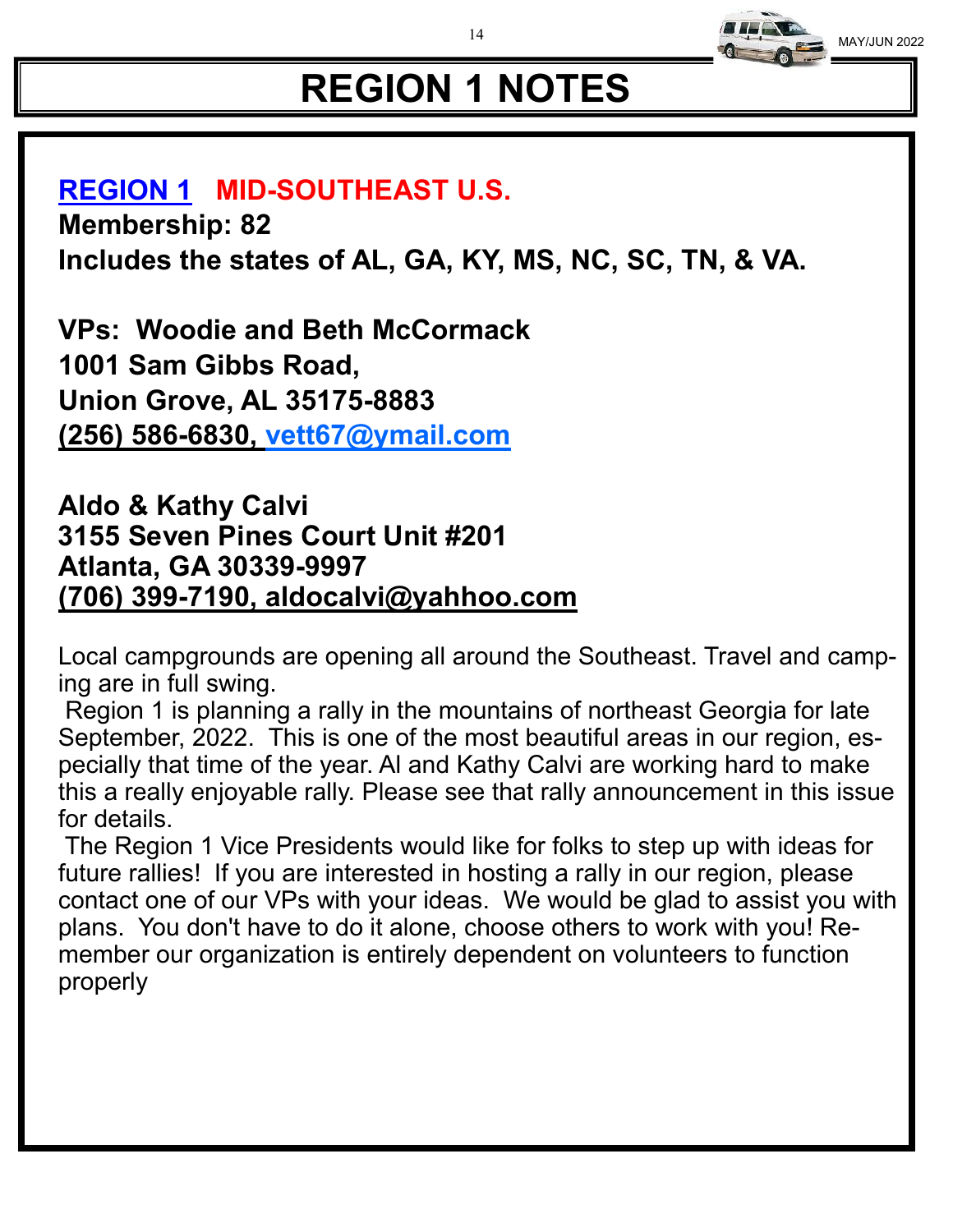

# **REGION 2 NOTES**

## **REGION 2 NORTHEAST U.S. Membership: 45 Includes the states of CT, ME, MA, NH, NY, RI, & VT.**

## **VPs: Vacant**

Region 2 Notes:

We are looking for vice presidents for our region. We need 2. Please contact our nominating committee: Ronda Deel. E-mail is: rodeel@fuse.net

Regional Vice Presidents Qualifications:

1. Must reside within Region 2 which means: Connecticut, Maine, Massachusetts, New Hampshire, New York, Rhode Island and Vermont. Must have phone, internet and e-mail capabilities, including ability to download and print documents.

More info in the Standing Rules: See website members section or get in touch with any vice president in other regions.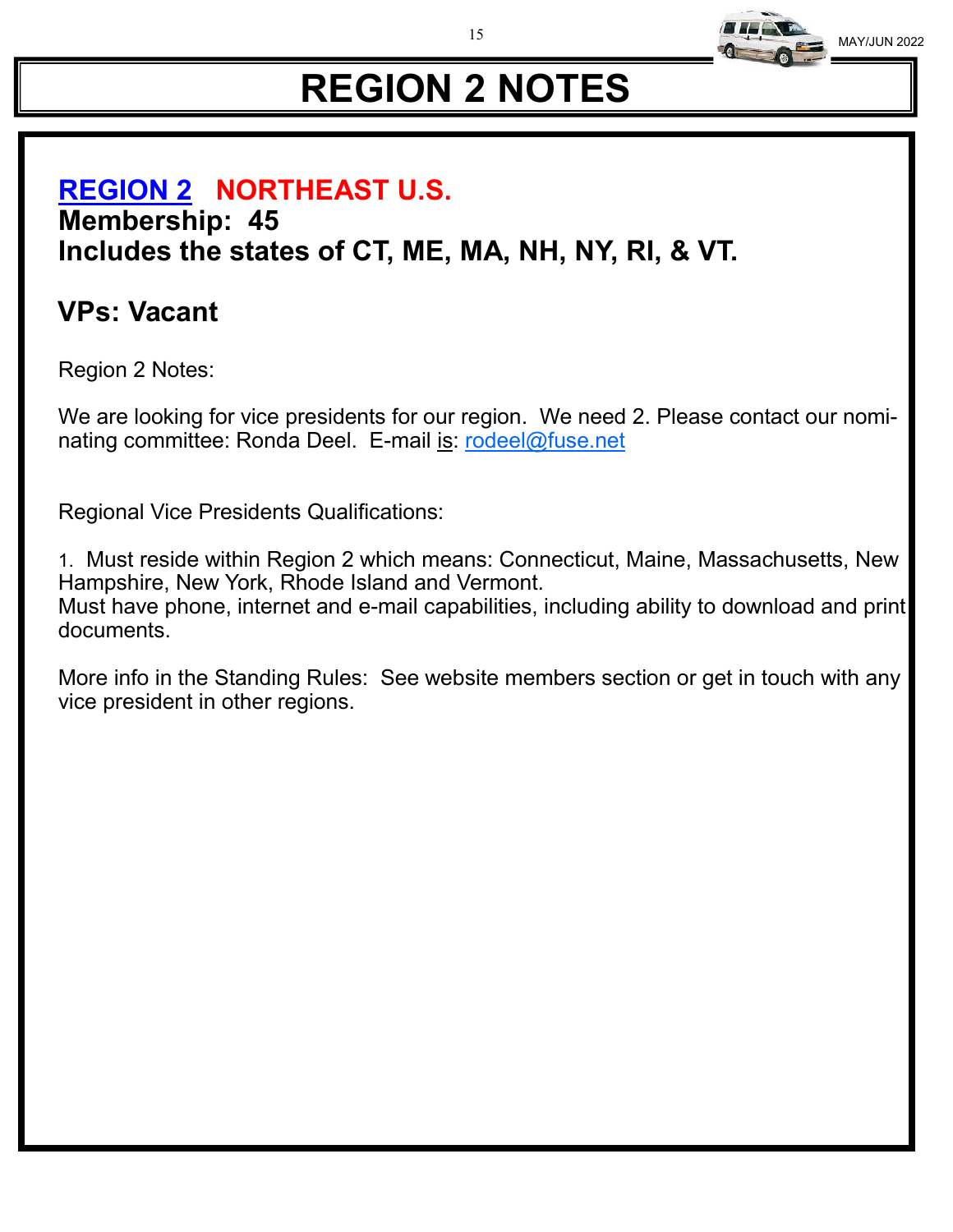

# **REGION 3 NOTES**

## **REGION 3 EASTERN CANADA**



**Membership: 28 Includes the provinces of NB, NL, NS, ON, PE & QC. VP: Josephine Matyas 121 Cliff Cresent Kingston, ON K7M1B1 (613)546-6266 jmatyas@sympatico.ca**

### Rally Report

With a small number of members spread across a large area (Ontario, Quebec and east through the Maritimes) it is a logistical challenge to plan a regional rally! Anyone have any suggestions about the best time of year – summer; fall? – or location? I am open to any ideas or suggestions! WHAT would it take to entice you to travel to get to a gathering of the Region 3 Roadtrek members? Please send me an email to share your thoughts.

#### Region Notes

Hello, Region 3 members! Great news that the requirement for rapid antigen tests are no longer required for return to Canada from the United States. Although, we did cross back while the tests were still required and it turned out to be a straightforward, easy and affordable (read: no cost) undertaking.

If you have any other questions or ideas, please send them to me at jmatyas@sympatico.ca.

In the meantime, stay well and travel safely. Don't forget to wave when you see those three windows on the roadway!

All the best,

Jo 2006 Roadtrek 210P 16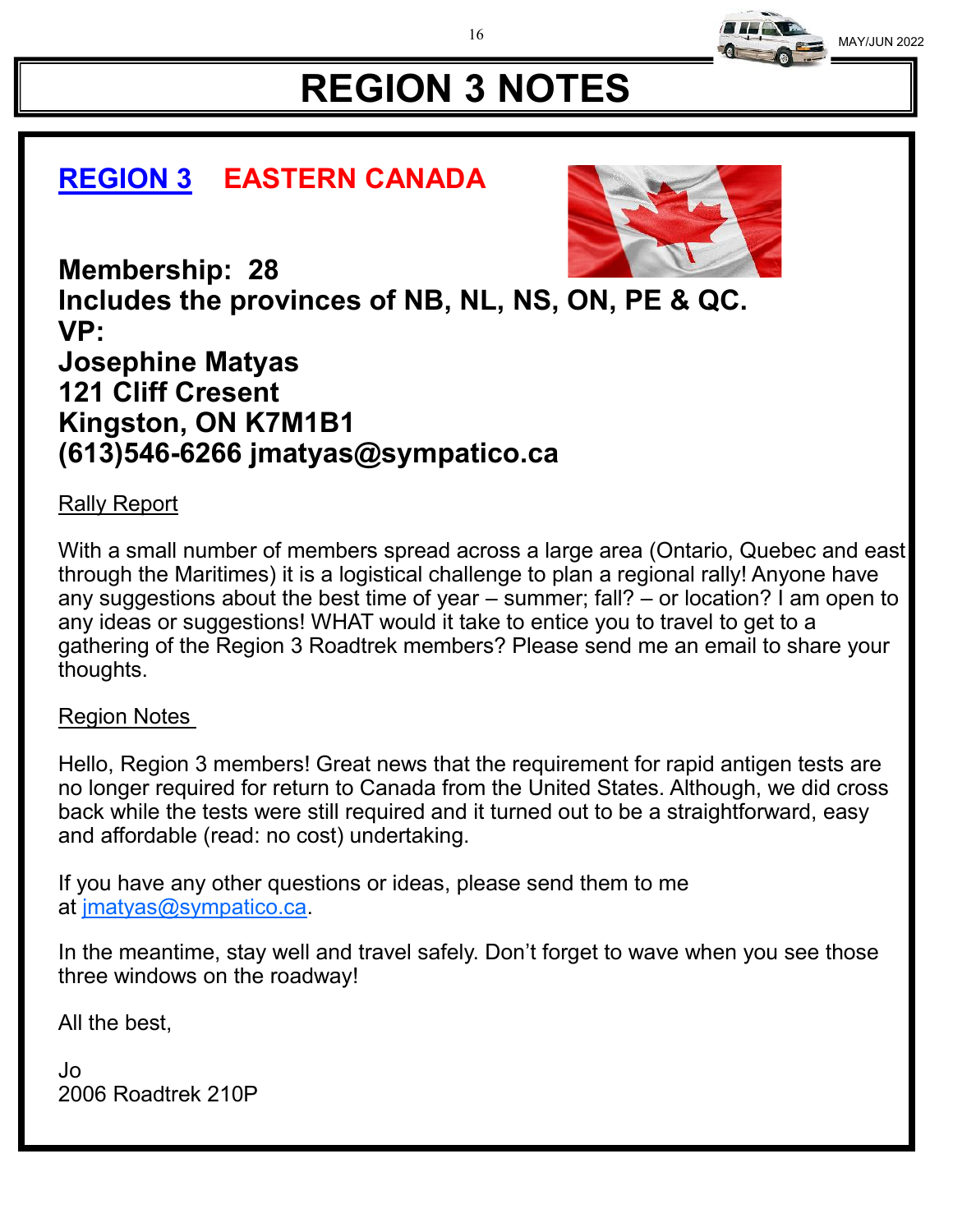# **REGION 4 NOTES**

### **REGION 4 CENTRAL EASTERN U.S. Membership: 71 Includes the states of DE, DC, IN, MD, NJ, OH, PA, & WV.**

**VPs: David Bennett, 9590A Wilkshire Blvd, NE, Bolivar, OH 44612-8474, 330-204-8876, geodaveksu67@gmail.com**

## **VP2 POSITION IS VACANT: PLEASE LET RONDA DEEL OR ME KNOW IF YOU WANT TO VOLUNTEER**

Terry Whitesell is having Awesome Autumn X. Sep 29-Oct 3 ! This is unbelievable AWESOME AUTUMN X. If you have never been to a Terry Whitesell Awesome Autumn and you are a Roadtrek International member you have no idea what you've been missing. I'm going to use her words to let you know what's happening. "Established in 1970, Rose Point Park,(8775 Old Rt. 422, New Castle, PA 16101, (724) 924-2415; www.rosepointpark.com) is a private campground that provides lots of fun right from your site. Fish or launch your kayaks & canoes in Slippery Rock Creek for class II & III white water. Walk the trails & venture to the 1854 Wilroy Iron Furnace, a recognized PA state historic site. Stroll up the lane to the New Castle Harley-Davidson shop, located at 4655 US 422." "Most of the time will be spent pursuing your own interests, & you may wish to go biking, hiking, boating, shopping, golfing or disc-golfing. After visiting the Warner Cascade Theatre Museum in New Castle, take a self guided drive thru the North Hill Historic District, once home to wealthy tin moguls of the 1800's & where their exquisite Victorian-style mansions can be seen. In New Wilmington & Volant, 19 different districts comprise the Old Order Amish community of aprx. 2300. Most are agricultural or dairy farmers with horses used for plowing. Many shops display & sell furniture, baked goods, flowers, produce, rugs & quilts. Take the wine & brew trail on Rt. 208 thru the Amish countryside. Geology buffs will want to download McConnells Mill Trail of Geology & Slippery Rock Gorge information. Trek 40 miles of the North Country National Scenic Trail." 1.) Rally fee — \$30.00 per person Mail to: Terry Whitesell, 274 Meridian Road, Butler, PA 16001, along with a completed registration form. Contact me at (724) 482-4191 or terryw5355@gmail.com 2.) **Camping fee — aprx. \$60.00 per nite. Rates vary by day of the week & are eligible for a 10% group discount. Call the campground to reserve NO LATER THAN July 15th** 

**Happy trails to you, until we meet again Dave Bennett**

17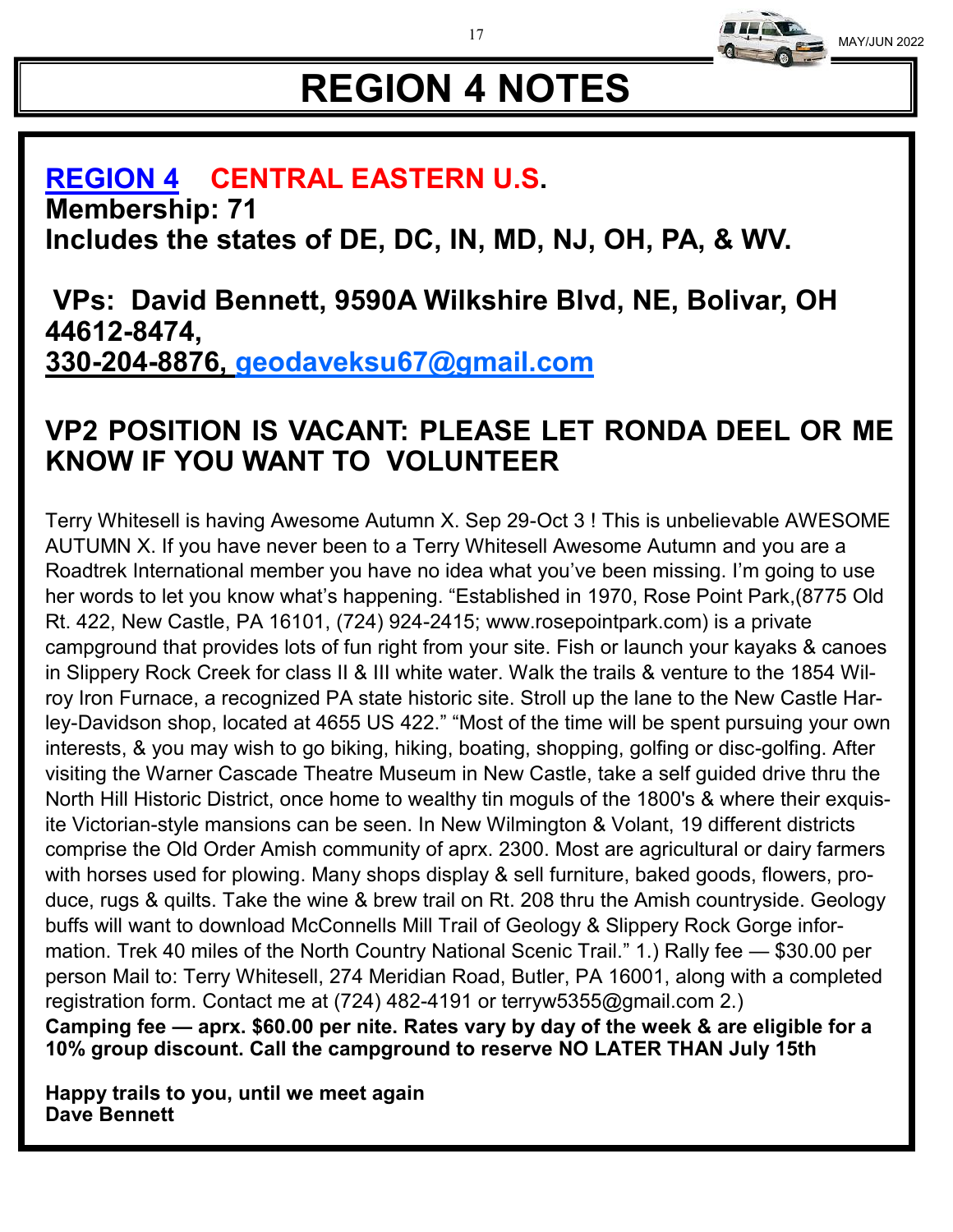

# **REGION 5 NOTES**

**REGION 5 FLORIDA Membership: 78**

**VPs: Dave & Janet Gottdiner 2014 Sparkling Waters Way, Spring Hill, FL 34606-3754 (352) 247-6290 dag7196@gmail.com** 

### **Jim & Betty Weite 10 Curved Creek Way, Ormond Beach, FL 32174-1805 (386)451-2477 bjweite@aol.com**

Remember EVERY DAY IS A GOOD DAY SOME ARE JUST BETTER THAN OTHERS.

Hope all our Roadtrekers are healthy and well!

The Will McLean Festival was a successful event even with the cold/rain weather. 22 Roadtreks enjoyed the fine music from Florida Folk artists that performed. WE enjoyed a campfire two nights with entertainment. Had some great Strawberry short cake. Next year the festival will be March 13-15, 2023

Thanks to the many Roadtrek members that have volunteered to organize rallies in our region, however, we still need more volunteers to help with rallies. Please email Dave at

dag7196@gmail.com or call 352-247-6290 and say that you want to be a rally master.

We will work with you to make sure you have lots of support.

Please go to www.roadtrekchapter.org web site to see the list of future rallies planned in Region 5.

Gary Scalise is doing an outstanding job as our Region Five WebMaster.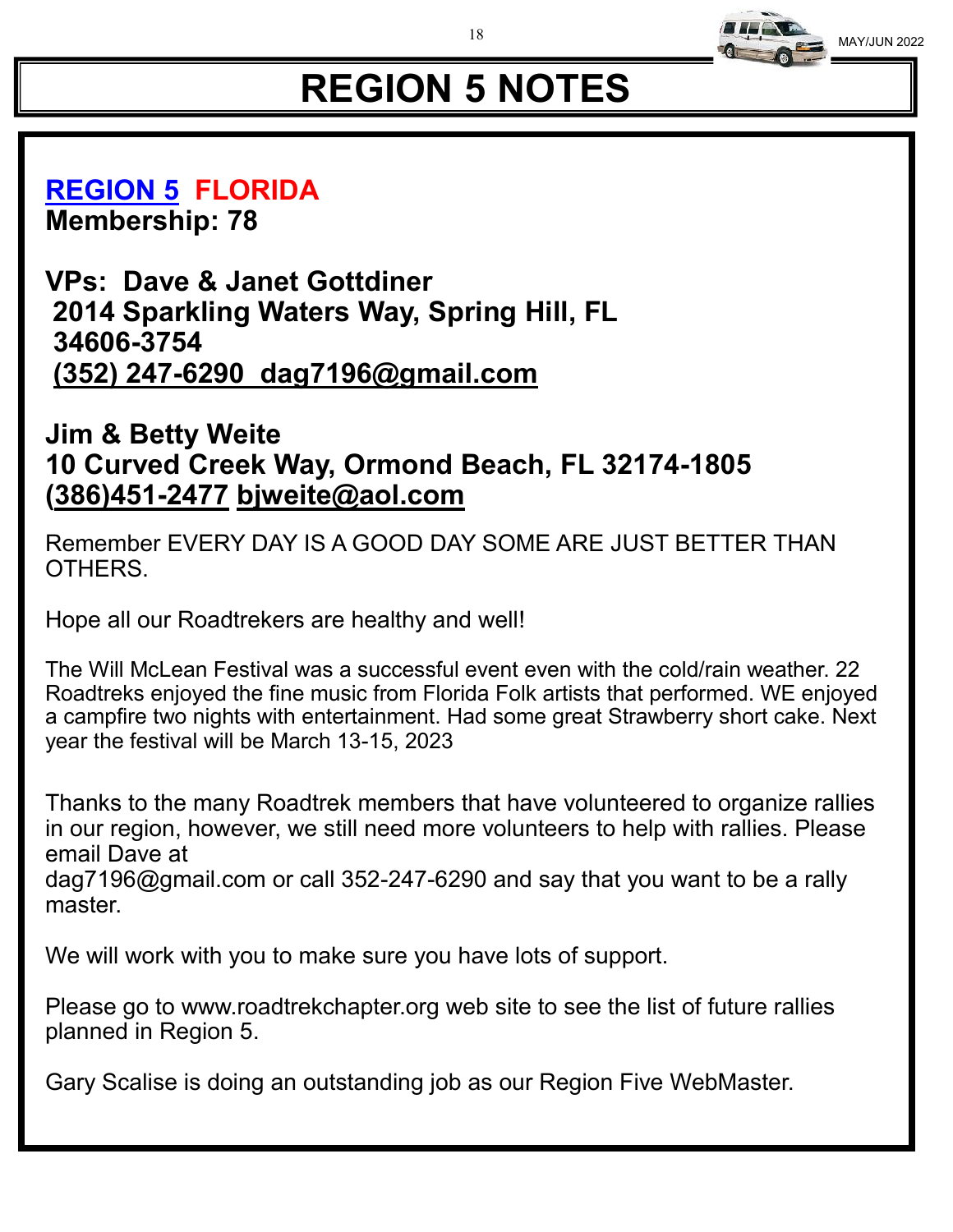

# **REGION 6 NOTES**

### **REGION 6 NORTH CENTRAL U.S.**

**Membership: 83 Includes the states of IL, IA, MI, MN, NE, ND, SD & WI.**

### **VPs: Rick & Janyce Hansen 29898 County Road 3, Merrifield, MN 56465-4404 (218) 340-5903 2rjhansen@brainerd.net**

### **David & Karen McGivern 203576 County Road T, Marshfield, WI 54449-5263 (715) 305-9408 witraveler@gmail.com**

Spring is finally here in the north and we are looking forward to a season of travel. There are a number of rallies scheduled for this summer and fall. Details are posted in the newsletter and on the web site.

We hope that this summer will bring more opportunities for Roadtrekers to gather. There are so many great places in our region. We would love to see one or more rallies here in Region 6. Do you have a favorite campground or park? Do you know of a festival or event that Roadtrekers would enjoy? If you have an idea for a rally, contact your VPs. We are here to help.

We hope that you will join us in Region 6 at the FMCA International Convention at Lincoln, Nebraska from August 24-27. Indicate on your FMCA registration that you wish to park with the Roadtreks. It would be nice to have a pre-rally. (Suggestions for a possible location?) Watch for details in future issues of the newsletter and on the RTI web site.

Safe travels and see you down the road.

Karen and Dave McGivern

19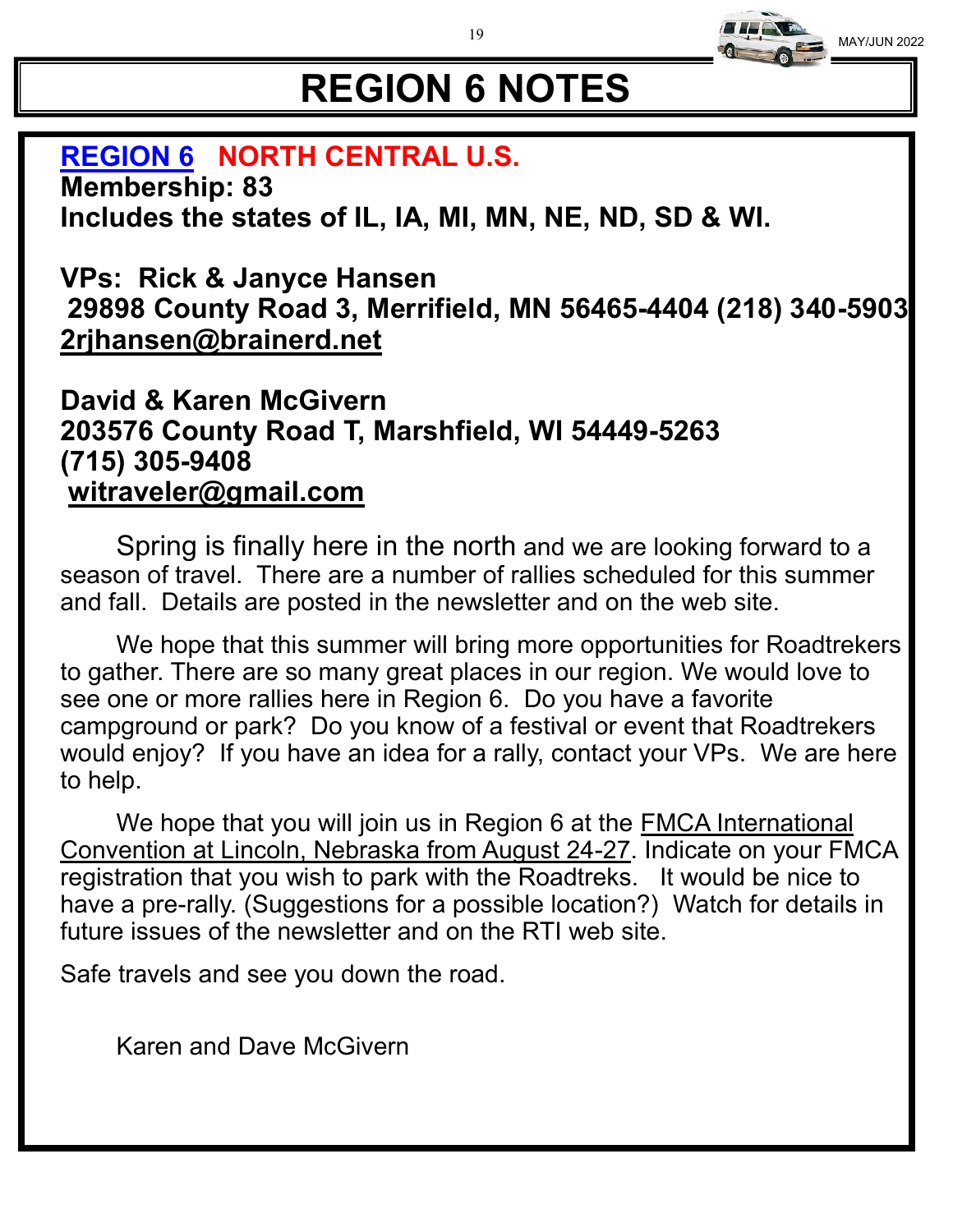

# **REGION 7 NOTES**

### **REGION 7 SOUTH CENTRAL U.S.**

**Membership: 38 Includes the states of AR, KS, LA, MO, OK & TX.** 

**VPs: John & Phyllis Slaughter 407 Palomar Lane, Richardson, TX 75081-4414 (972) 644-9716 phyllis@pochiro.com or john@pochiro.com** 

### **Myrna Rueff 12175 Shawnee Hills Rd., Rolla, MO. 65401 (573)465-8058, dals@rollanet.org**

### **Region Notes**

We are planning a Meet-up in Mountain View, AR May 17-20, 2022. Read about it under "Event Description" section and plan to attend. We have a few ideas in mind for future rallies and will publicize them when the information become available. But we are always looking for new places to go and help planning rallies at those places. If you have a location in mind for a rally or R&R, contact the region VP's and we will facilitate getting it going. We need ideas and volunteers to help plan. Please volunteer! **Your region VP's are experienced at rally planning and executing but need you to help find a location and help to plan activities.**

There have been some fun rallies in Region7 in the past. Go to http://region7rally.org/ and check out the pictures and stories of some of those rallies.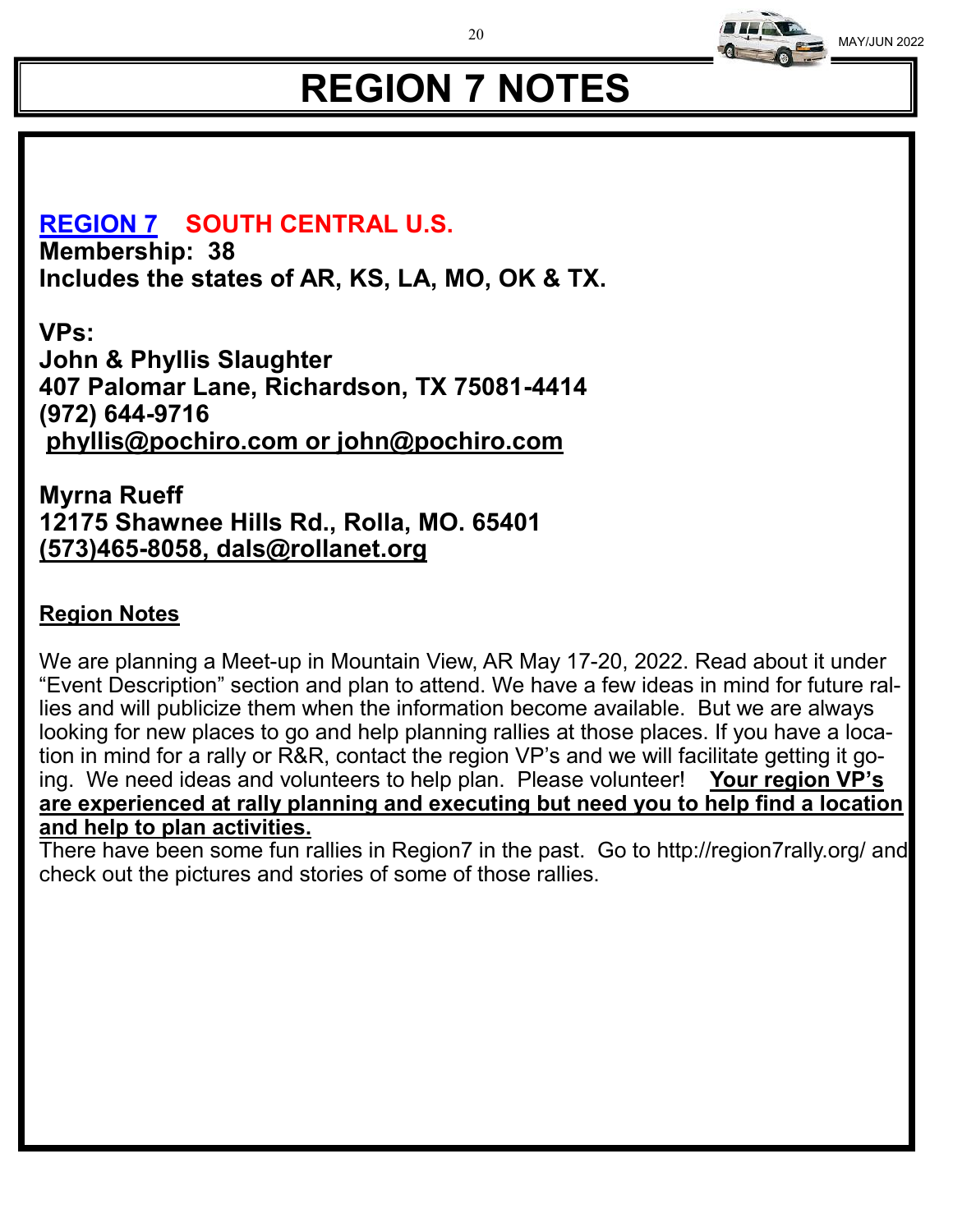# **REGION 8 NOTES**

## **REGION 8 NW US; WESTERN CANADA & ALASKA. Membership: 45 Includes AK, ID, MT, OR, WA, WY & the provinces of AB, BC, MB, NT, NU, SK, & YK.**

**VPs:**

**Terry & Carol Ryan**

**4442 Honeymoon Bay Rd, Greenbank, WA 98253-6322(360) 320-0036 ryans@whidbey.net**

### **Teri Rostberg, 2481 Anderson Lake Rd Lot 307 Chimacum, WA, 98325 715-965-3903 t\_rostberg@yahoo.com**

I am excited to see an end of July music festival meetup in our Canadian Region 8 posted on cyber rally and in this newsletter. Lets see more events like this. All suggestions are welcome and we are here to help you plan an event.

Hope you can attend the Blueberry Bluegrass Festival Stony Plain Alberta July 29- 31

https://blueberrybluegrass.com

This is a fun event, lots of music, lots of great folks, lots of banjos! Contact for more information--

Daniel and Rhonda van Heyst at vanheystr@gmail.com

Terry & Carol Ryan 4442 Honeymoon Bay Rd, Greenbank, WA 98253-6322(360) 320- 0036 ryans@whidbey.net

Teri Rostberg 2481 Anderson Lake Rd Lot 307 Chimacum, WA 98325 715-965- 3903 t\_rostberg@yahoo.com

Here is a FMCA event coming up in our region. Northwest Area Rally • June 22-26, 2022 North Bend/Coos Bay, OR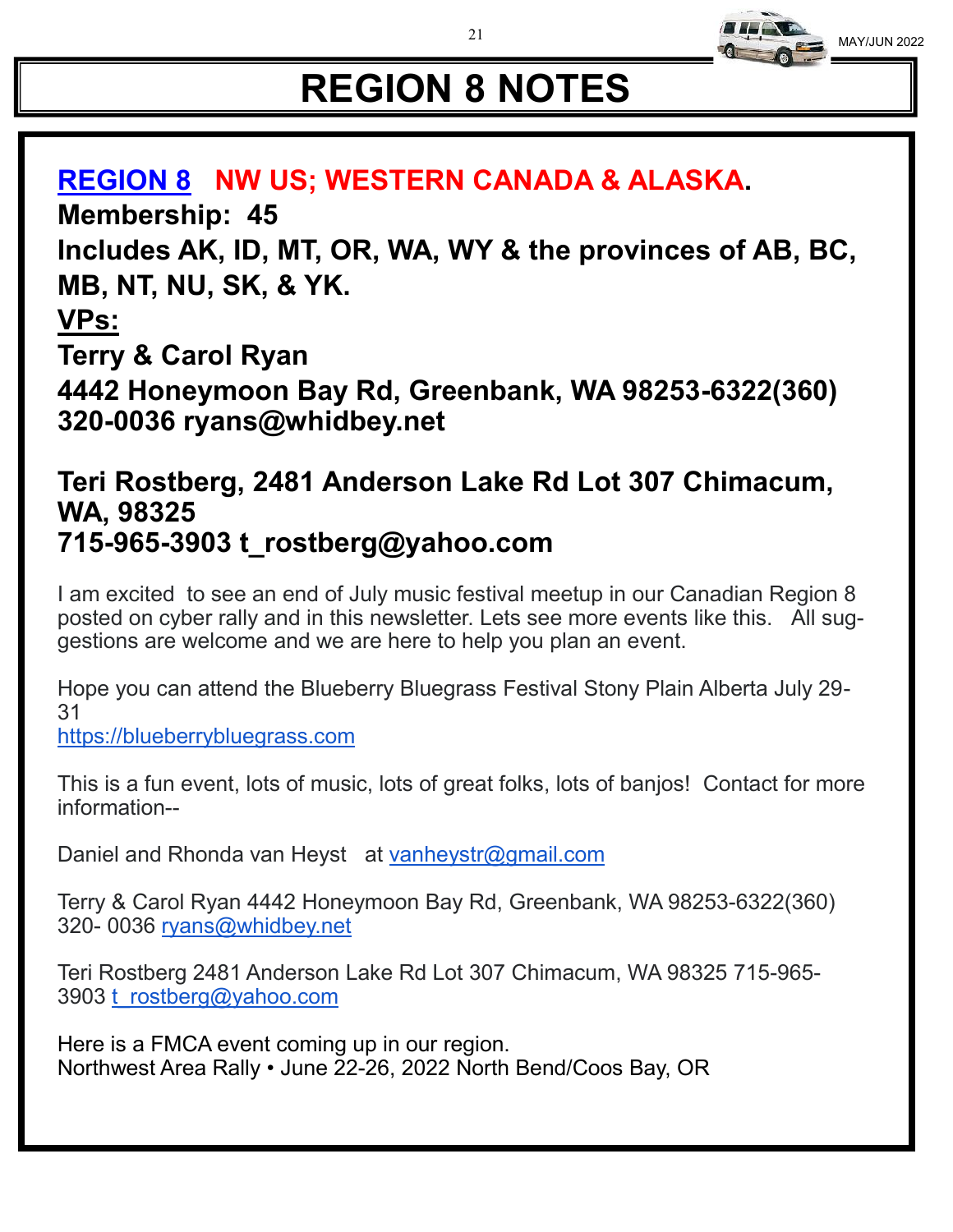

# **REGION 9 NOTES**

## **REGION 9 S0UTHWEST U.S.**

**Membership: 142 Includes the states of AZ, CA, CO, HI, NV, NM & UT.** 

**VPs: Bob & Marie Johannes 20689 Cr 50 PO Box 1654 Fraser, CO 80442-1654 (970) 531-2908 bobnfraser@gmail.com**

**Sam & Laura Hutkins 120 Loraine Ct., Vacaville, CA 95688 (650) 817-5295 sam.hutkins@gmail.com**

**Kenneth & Paulette Weaver 1725 12th Avenue, Greeley, CO 80631-5411 (970) 381-3611 interweaver@gmail.com** 

The **Rally in the Redwoods** in Felton, CA, where we will be camping under the canopy of the towering Redwoods April 24-28, is filling up fast. We now have more sites as we have expanded our offering with the permission of the campground to a maximum of 28 rigs, so if you want to join us for a fabulous and memorable Roadtrek adventure, including a train ride through the Redwoods and much much more, contact me right away. Lots of food, Roadtrek fellowship, and fun. Sam Hutkins sam.hutkins@gmail.com cell 650-817-5295. Some of our group will already have attended the Roadtrek Chapter meeting at the Tucson FMCA rally March 23-26, so you will have additional time to make new friends if you are planning on being there, too.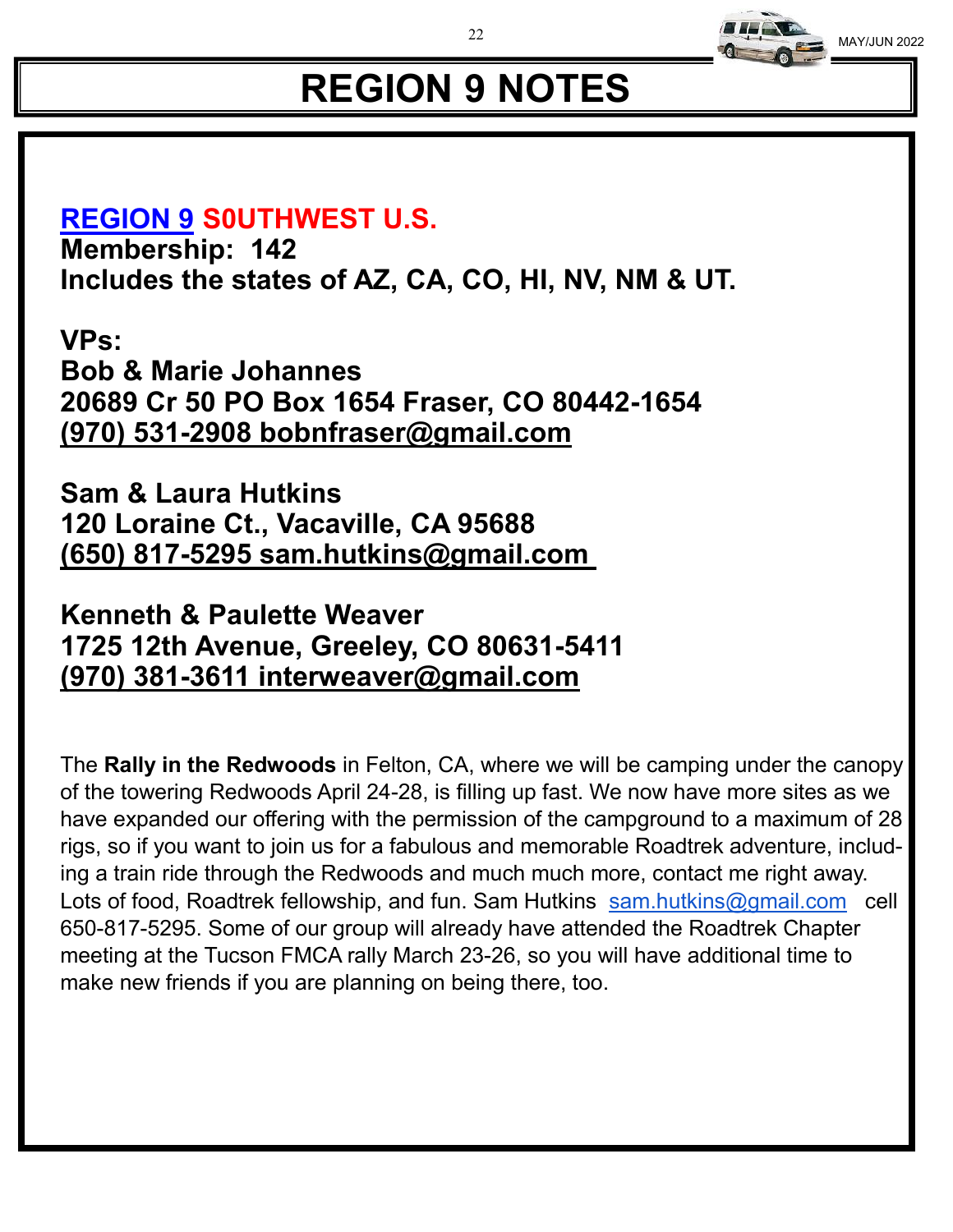# **FMCA EVENTS**

### **International Area Rally**

• May 23-28, 2022 Lebanon, TN

### **Great Lakes Area Rally**

• June 8-11 2022 Goshen, IN

### **Northwest Area Rally**

• June 22-26, 2022 North Bend/Coos Bay, OR

### **FMCA 105 International Conv**

• August 24-27, 2022 Lincoln, NE

### **Eastern Area Rally**

• July 13-16, 2022 Lewisburg, WY

### **Northeast Area Rally**

• August 4-7, 2022 Fryeburg, NE

### **South Central Area Rally**

• Sept 14-17, 2022 Shannee, OK

### **Rocky Mountain Area Rally**

• October 26-29 2022 Tucson, AZ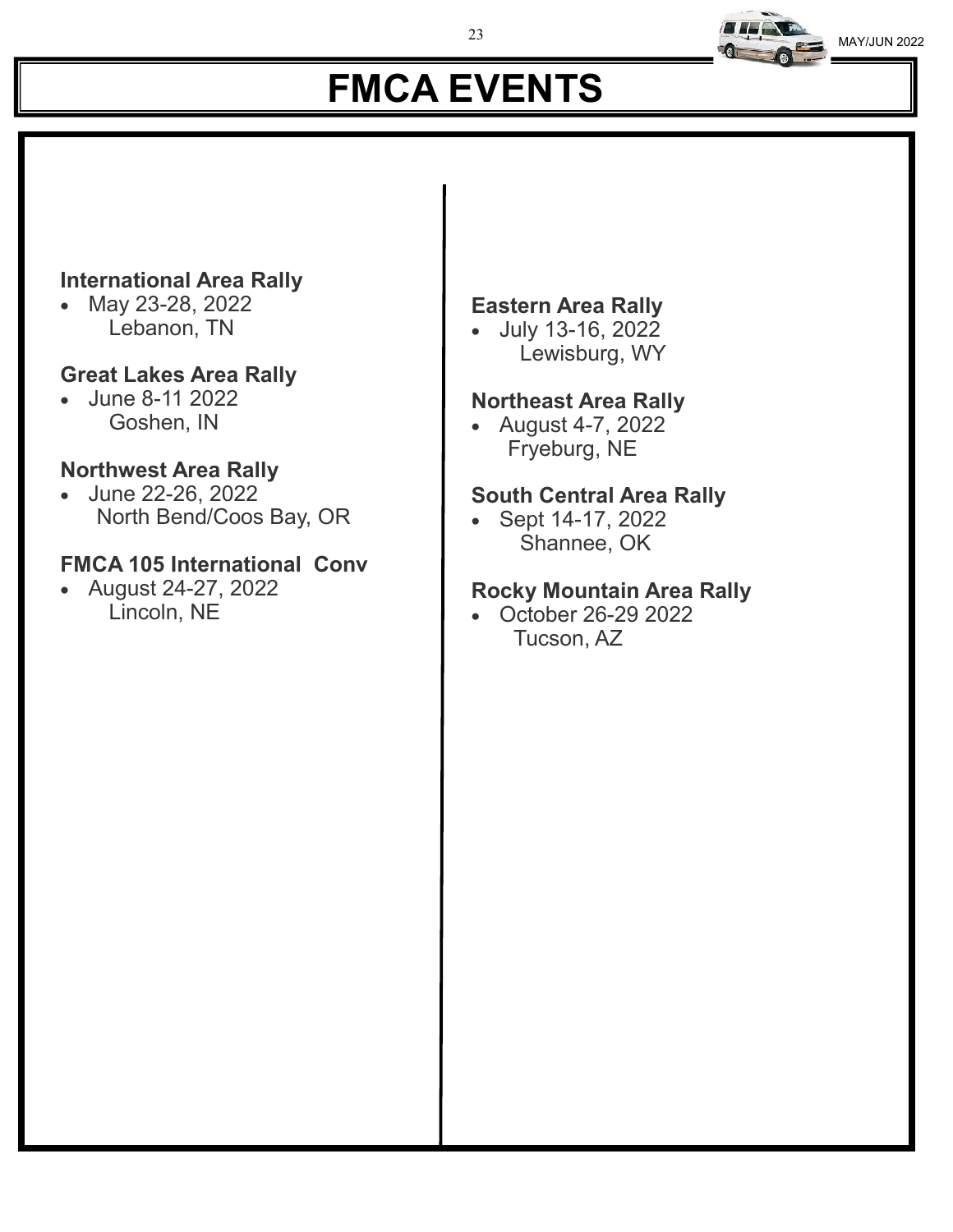

# **MEMBER INFORMATION**

### **CHAPTER WEB SITE www.roadtrekchapter.org**

Co-Webmasters: *Hank Seamon, Tom Axel, Al Mitchell*

**CyberRally–** if you wish to join, rejoin, or leave, please contact Moderators@RTI.groups.io

(Include your name, FMCA # & email address)

Send Roadtrek chapter history updates to Historian Larry Brown *warthog138@yahoo.com*

**The contact person for Solos: Jane DeGroot Nomads4fun@yahoo.com**

## *In Memory Of*

*If you learn of the death of a Roadtrek Chapter member, please contact the Editor or Chapter Secretary. We never like to receive this news, but neither do we want to ignore the loss of a member.*

*Roadtrek News* is published six times per year for members of Roadtrek International, a Chapter of the Family Motor Coach Association.

 Content (<350 words) must be submitted by the 15th of the month prior to publication: 15th of December, February, April, June, August and October.

**PLEASE SUBMIT COPY FOR THE NEXT ISSUE BY \*\*Jun 15\*\***

**Please send all newsletter inputs to : roadtreknl@gmail.com**

**If you have a Roadtrek for sale email webadmin@roadtrekchapter.org . Your ad will be displayed on the website which will be viewed by RTI Members and non RTI members.**

**For a comprehensive list of Roadtrek dealers.**

**See http://www.roadtrek.com/locators/**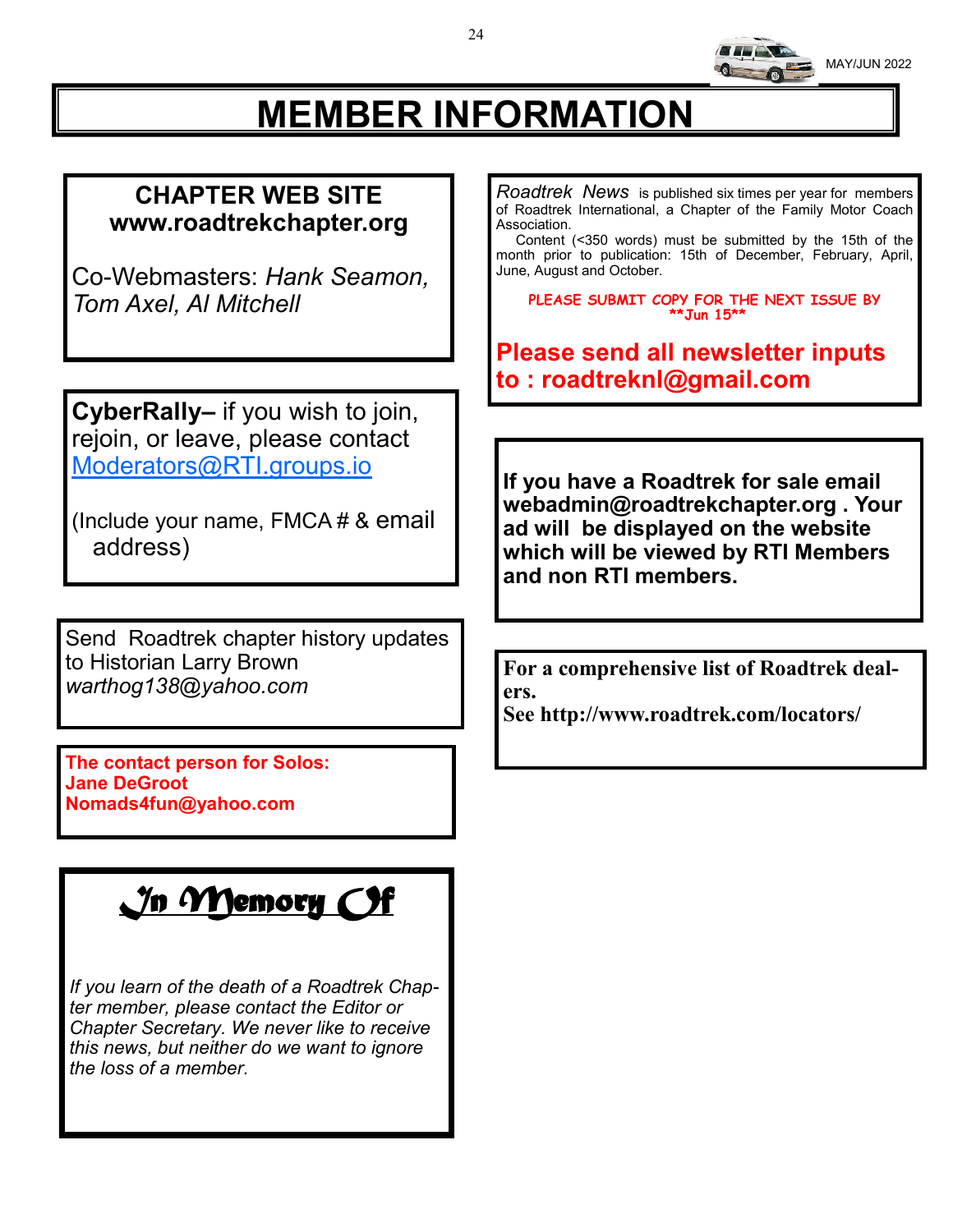#### **FMCA CHAPTER RALLY WAIVER AND RELEASE OF LIABILITY FOR EXPOSURE TO COVID-19**

The FMCA Chapter list below ("Chapter") is scheduling a rally for Chapter members and guests on the date listed below (the "Rally"). The undersigned individual(s) ("Attendee(s)") wishes to attend the Rally and participate in the planned activities. As a condition of being able to attend the Rally, the Attendee(s) acknowledges the warnings below; agrees to comply with the requirements set forth below; and provides a release of liability as set forth below.

1. Adherence to Mask and Social Distancing Practices. As a condition of attending the Rally, the Attendee agrees to comply with applicable mask and social distancing requirements that will be distributed to attendees of the Rally. Attendee further agrees to follow the instructions of Rally coordinators regarding interaction with others and safe distancing practices.

2. Prohibitions on Attendance. Attendee acknowledges and agrees that no person may enter or attend the Rally if that person has or or has had in the past fourteen (14) days a cough, fever, shortness of breath, difficulty breathing, flu-like symptoms, gastrointestinal upset, or has experienced a loss of taste or smell. Attendee certifies that the Attendee does not have nor has had in the past fourteen (14) days any of the above listed symptoms.

3. Advisory. All attendees to the Rally are advised that if they are age 65 or older and have health risks such as asthma, heart problems, chronic lung or kidney disease, diabetes, compromised immune system, liver disease, or severe obesity, they are at a greater risk of serious illness or death if they contract COVID-19. Any individual with these ailments or conditions are advised not to attend the Rally.

4. Assumption of Risk. Regardless of adherence to health department requirements and recommendations as well as social distancing practices, there is a risk of COVID-19 exposure whenever an individual enters a public space or building with other people. By attending the Rally, the Attendee acknowledges and agrees that the Attendee is assuming the risk of COVID-19 exposures.

5. Release of Liability. Except for claims arising directly from the negligent acts or omissions of the Family Motor Coach Association, the Chapter, or its respective officers, directors or staff, the Attendee hereby releases and holds harmless Family Motor Coach Association, the Chapter, its respective officers, directors, and staff from any and all illnesses, injuries, sickness, death, or other losses arising in any way from Attendee's participation in the Rally, including, but not limited to, exposure to COVID-19.

**CHAPTER NAME:**

**PLACE OF RALLY:**

**DATES OF RALLY:**

#### **THE UNDERSIGNED HAS READ THE ABOVE WAIVER AND RELEASE, UNDERSTANDS THE RISKS POSED BY COVID-19, AND SIGNS THE WAIVER AND RELEASE VOLUNTARILY.**

Attendee's Name:

 $Signature: ___________$ Attendee's Name: Signature: \_\_\_\_\_\_\_\_\_\_\_\_\_\_\_\_\_\_\_\_\_\_\_\_\_\_\_\_\_\_\_\_\_\_\_\_\_\_\_\_\_\_\_\_\_ Date:\_\_\_\_\_\_\_\_\_\_\_\_\_\_\_\_\_\_\_\_\_\_\_\_\_\_\_\_\_\_\_\_\_\_\_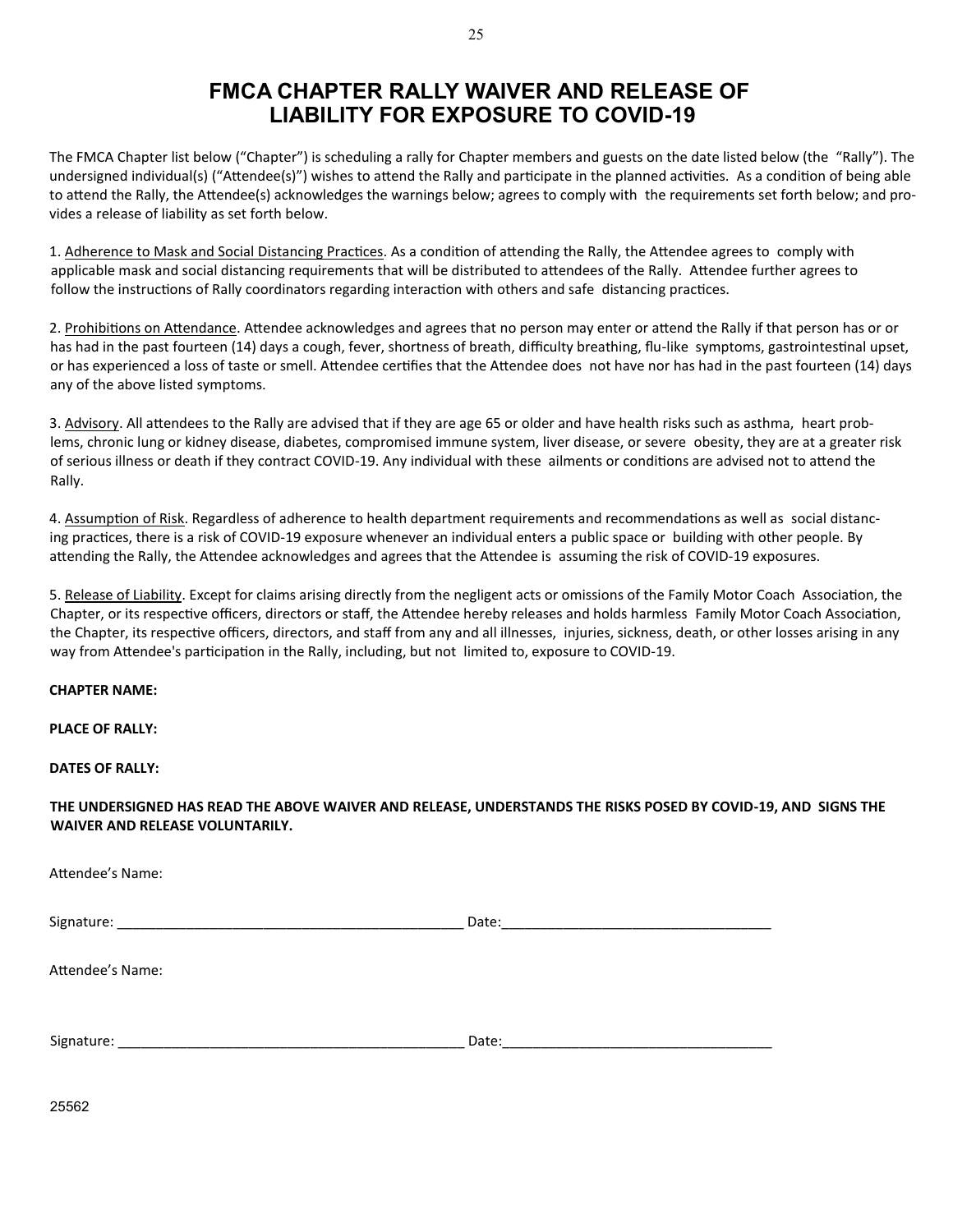| <b>Roadtrek Event Registration Form **</b><br>**Register with form below or print the online version found at<br>http://www.roadtrekchapter.org/uploads/Regional-Rally-Registration-Form.pdf<br>and send to Rally Leader with required fees<br>or online at www.fmca.com |  |                                   |                                          |  |  |
|--------------------------------------------------------------------------------------------------------------------------------------------------------------------------------------------------------------------------------------------------------------------------|--|-----------------------------------|------------------------------------------|--|--|
|                                                                                                                                                                                                                                                                          |  | ____________________              |                                          |  |  |
|                                                                                                                                                                                                                                                                          |  | <b>ROADTREK REGISTRATION FORM</b> |                                          |  |  |
|                                                                                                                                                                                                                                                                          |  |                                   |                                          |  |  |
| Number of persons attending: ______                                                                                                                                                                                                                                      |  | Rally fee enclosed: \$            |                                          |  |  |
|                                                                                                                                                                                                                                                                          |  |                                   |                                          |  |  |
|                                                                                                                                                                                                                                                                          |  |                                   |                                          |  |  |
|                                                                                                                                                                                                                                                                          |  |                                   |                                          |  |  |
|                                                                                                                                                                                                                                                                          |  |                                   |                                          |  |  |
|                                                                                                                                                                                                                                                                          |  |                                   |                                          |  |  |
| Is this your first Roadtrek Rally? __ Yes __ No                                                                                                                                                                                                                          |  |                                   | Do you have Chapter badges? __ Yes __ No |  |  |
|                                                                                                                                                                                                                                                                          |  |                                   |                                          |  |  |
|                                                                                                                                                                                                                                                                          |  |                                   |                                          |  |  |
|                                                                                                                                                                                                                                                                          |  | <b>ROADTREK REGISTRATION FORM</b> |                                          |  |  |
|                                                                                                                                                                                                                                                                          |  |                                   |                                          |  |  |
| Number of persons attending: ______                                                                                                                                                                                                                                      |  |                                   | Rally fee enclosed: \$                   |  |  |
|                                                                                                                                                                                                                                                                          |  |                                   |                                          |  |  |
|                                                                                                                                                                                                                                                                          |  |                                   |                                          |  |  |
|                                                                                                                                                                                                                                                                          |  |                                   |                                          |  |  |
|                                                                                                                                                                                                                                                                          |  |                                   |                                          |  |  |
|                                                                                                                                                                                                                                                                          |  |                                   |                                          |  |  |
|                                                                                                                                                                                                                                                                          |  |                                   |                                          |  |  |
|                                                                                                                                                                                                                                                                          |  |                                   | Do you have Chapter badges? __ Yes __ No |  |  |
|                                                                                                                                                                                                                                                                          |  |                                   |                                          |  |  |
|                                                                                                                                                                                                                                                                          |  |                                   |                                          |  |  |
|                                                                                                                                                                                                                                                                          |  |                                   |                                          |  |  |
| Is this your first Roadtrek Rally? __ Yes __ No                                                                                                                                                                                                                          |  |                                   |                                          |  |  |

26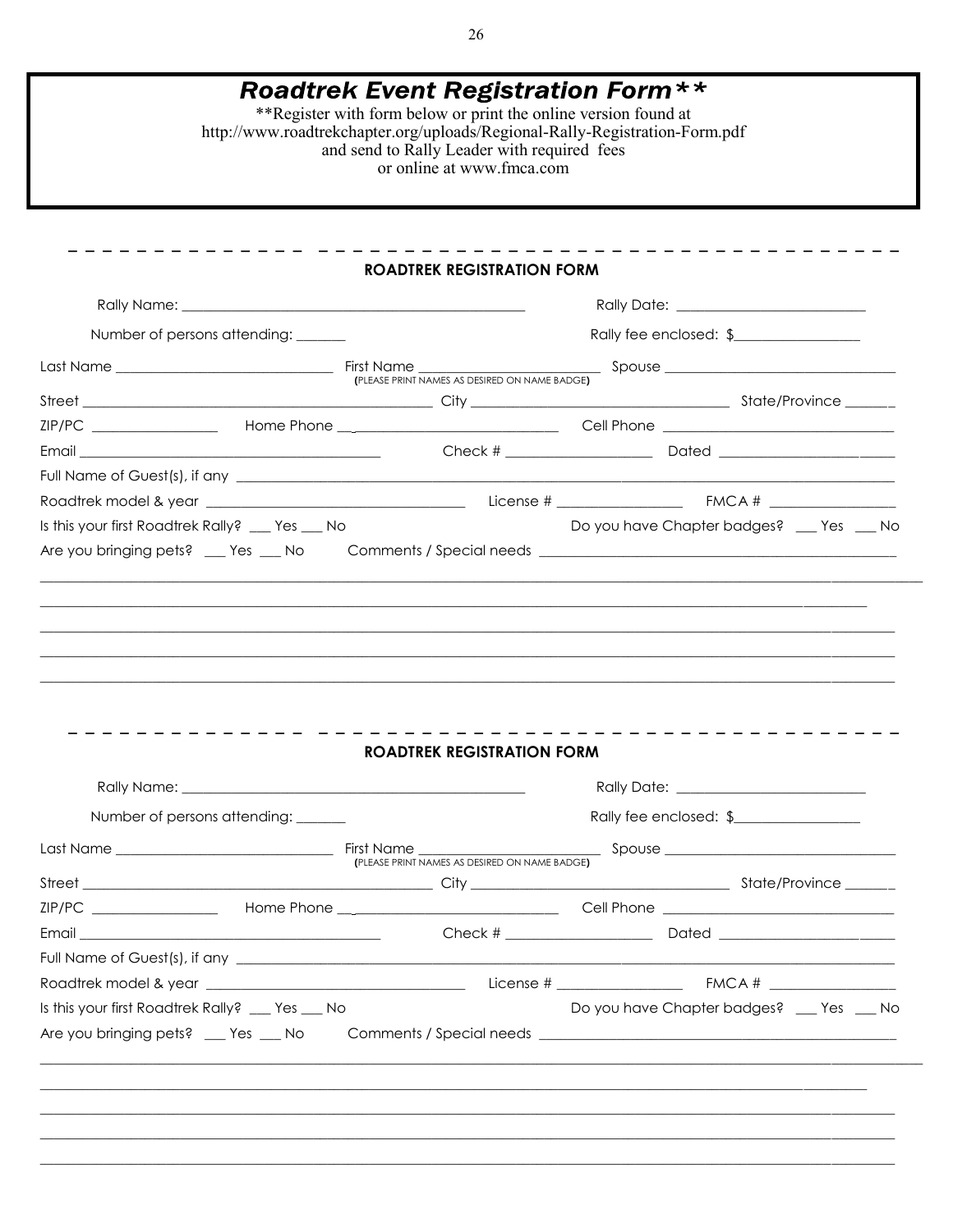## **Roadtrek International Chapter, FMCA**

## **CANDIDATE CONSENT FORM**

|                                                                                                                | I/We_________________________(and) _______________________do agree to allow my/our name(s) to                  |  |
|----------------------------------------------------------------------------------------------------------------|----------------------------------------------------------------------------------------------------------------|--|
|                                                                                                                |                                                                                                                |  |
|                                                                                                                | In accordance with the Roadtrek International Chapter Bylaws. I/We agree that I/we have                        |  |
|                                                                                                                | read the published job description for this position (if one is available) and, if elected or ap-              |  |
|                                                                                                                | pointed (circle one), will fulfill the duties of the position to the best of my/our abilities during           |  |
| the term of office from __________________until________________.                                               |                                                                                                                |  |
|                                                                                                                | date signed and the state of the state of the state of the state of the state of the state of the state of the |  |
| Signature 2 and the state of the state of the state of the state of the state of the state of the state of the | date signed and the state of the state of the state of the state of the state of the state of the state of the |  |

Please print out and sign the Candidate Consent Form and return it to the Chairperson of the Nominating Committee by mail or e-mail (after scanning the signed form) at one of the addresses given below. Thank you for participating in our Chapter elections.

Sincerely,

Ronda Deel Chairperson, RTI Nominating Committee 3292 Nash Ave Cincinnati, OH 45226

rodeel@fuse.net